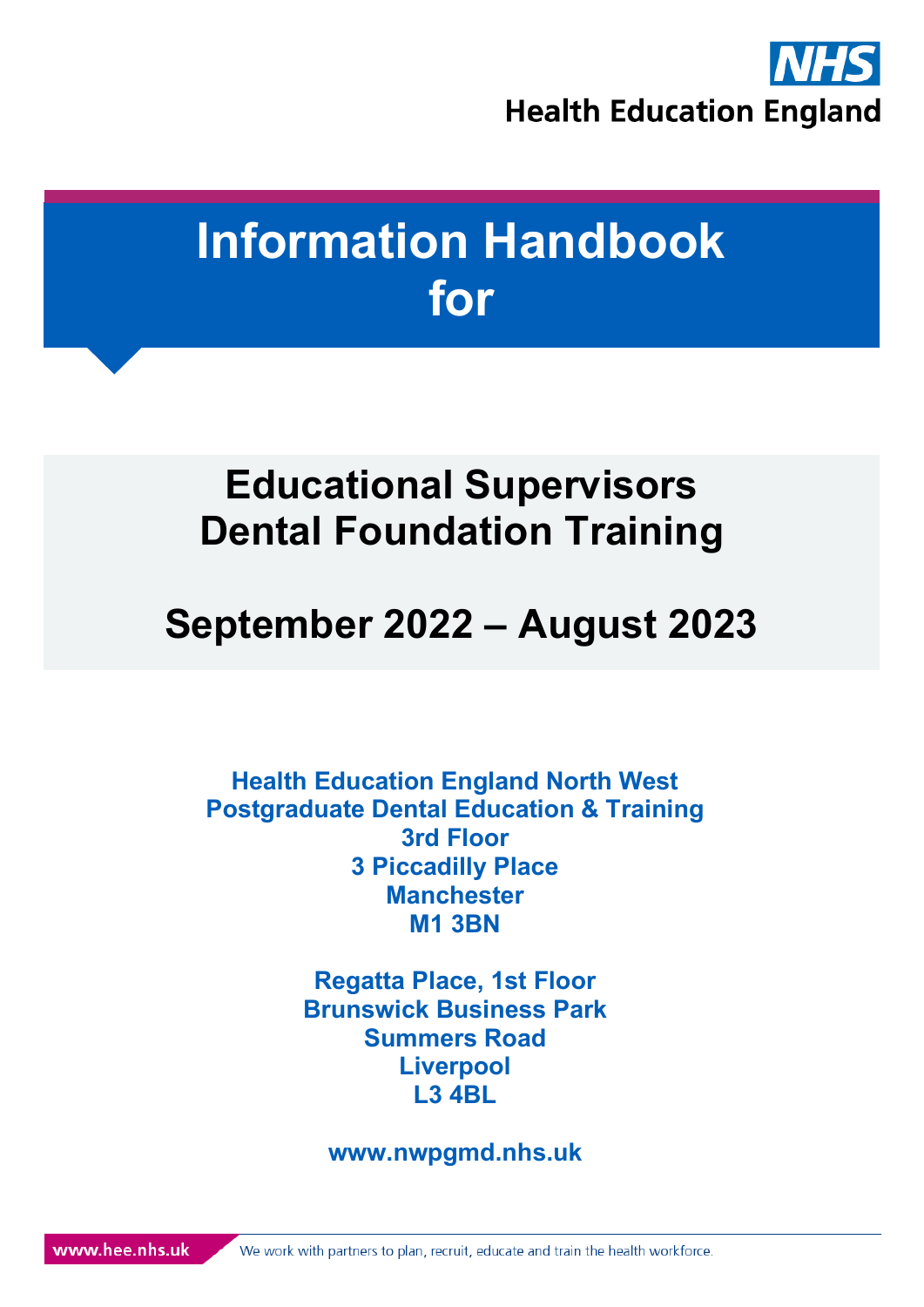## **Contents**

|                                                                    | 1  |
|--------------------------------------------------------------------|----|
| Terminology                                                        | 3  |
| <b>HEENW</b> - Dental Team                                         | 4  |
| Contacts                                                           | 4  |
| Cheshire & Merseyside (C&M)                                        | 4  |
| Greater Manchester West (GMW)                                      | 4  |
| Greater Manchester East (GME)                                      | 5  |
| North West Central (NWC)                                           | 5  |
| South Cumbria & Lancashire (SCL)                                   | 5  |
| Guidelines for becoming a Dental Educational Supervisor            | 6  |
| Profile of an Educational Supervisor                               | 6  |
| Overview of the Scheme                                             | 8  |
| How the scheme is organised                                        | 8  |
| Information for Educational Supervisors                            | 9  |
| Application to be an Educational Supervisor                        | 11 |
| Job Description - Dental Educational Supervisor                    | 12 |
| Person Specification - Educational Supervisor                      | 13 |
| Email                                                              | 15 |
| <b>Using Social Media</b>                                          | 15 |
| Important information                                              | 16 |
| Algorithm for support of Dentists in Difficulty                    | 17 |
| Foundation Dentist's Example Contract 2021-22 - England            | 18 |
| <b>The Foundation Curriculum</b>                                   | 34 |
| A Curriculum for UK Dental Foundation Programme Training - COPDEND | 34 |
| FD Forum                                                           | 35 |
| Dress codes                                                        | 37 |
| <b>Useful Addresses</b>                                            | 40 |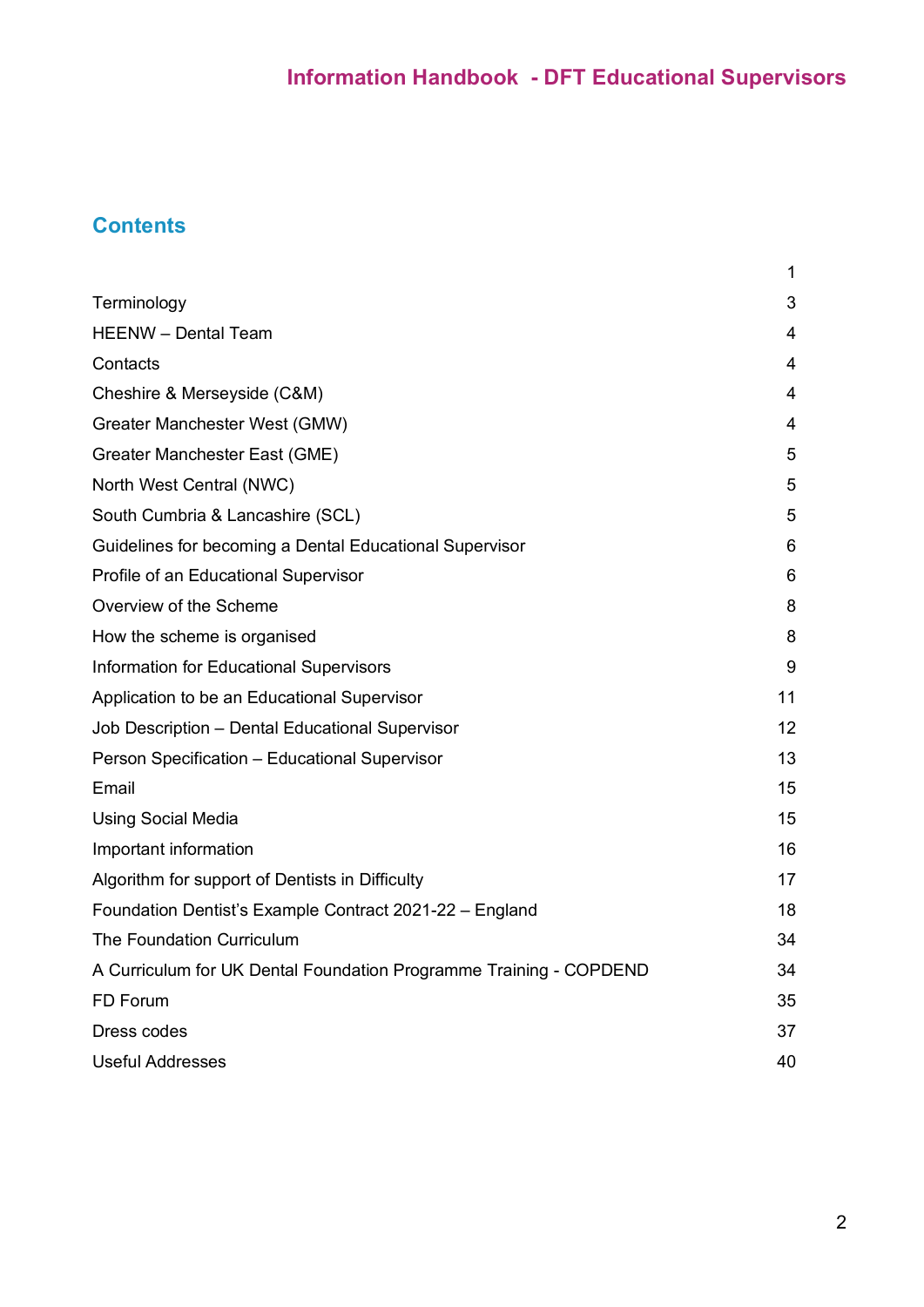## <span id="page-2-0"></span>**Terminology**

#### **Current**

Dental Foundation Training (DFT) Foundation Dentist (FD) Training Programme Director (TPD) Educational Supervisor (ES) Associate Dean for Dental Foundation Training (ADDFT) Postgraduate Dental Education (PGDE) Health Education England (HEE) Health Education England North West (HEENW)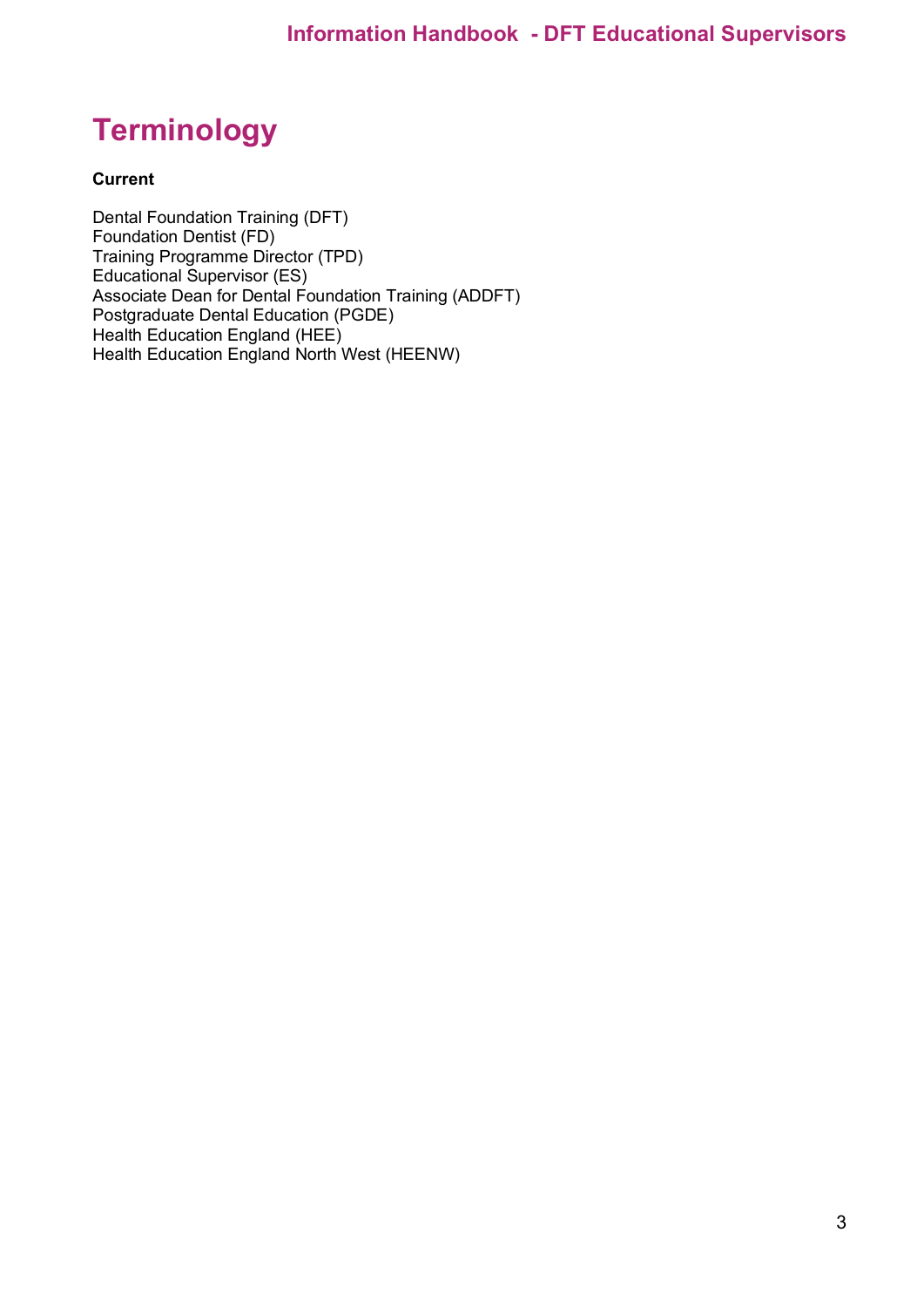## <span id="page-3-0"></span>**HEENW – Dental Team**

## <span id="page-3-1"></span>**Contacts**

### **Health Education England North West - Dental Foundation Training**

**Team Dean of Postgraduate Dental Education:** Donna Holden

**Associate Dean for DFT:** Arshid Hussain

**Programme Co-Ordinator (DFT):** Karen Stowell-Smith

[Donna.Holden@hee.nhs.uk](mailto:Donna.Holden@hee.nhs.uk)

[Arshid.hussain@hee.nhs.uk](mailto:Arshid.hussain@hee.nhs.uk)

**[karen.stowell-smith@hee.nhs.uk](mailto:karen.stowell-smith@hee.nhs.uk)**

**Programme Support Administrator (DFT):** Gemma Brookes-Ryan

**[gemma.brookes-ryan@hee.nhs.uk](mailto:gemma.brookes-ryan@hee.nhs.uk)**

*\*As most information sent to you from HEE NW is sent as 'bulk emails' please ensure email addresses for Karen Stowell-Smith and Gemma Brookes-Ryan are set up, so they are not directed into your junk or spam folder\* It is your responsibility as an Educational Supervisor to ensure that you use an NHS email address.*

## <span id="page-3-2"></span>**Cheshire & Merseyside (C&M)**

#### **TRAINING PROGRAMME DIRECTOR**

**Anne Budenberg Dental Foundation Training Programme Director** [Anne.budenberg@hee.nhs.uk](mailto:Anne.budenberg@hee.nhs.uk)

## <span id="page-3-3"></span>**Greater Manchester West (GMW)**

### **TRAINING PROGRAMME DIRECTOR**

**Andrew Brown Dental Foundation Training Programme Director** [Andrew.brown@hee.nhs.uk](mailto:Andrew.brown@hee.nhs.uk)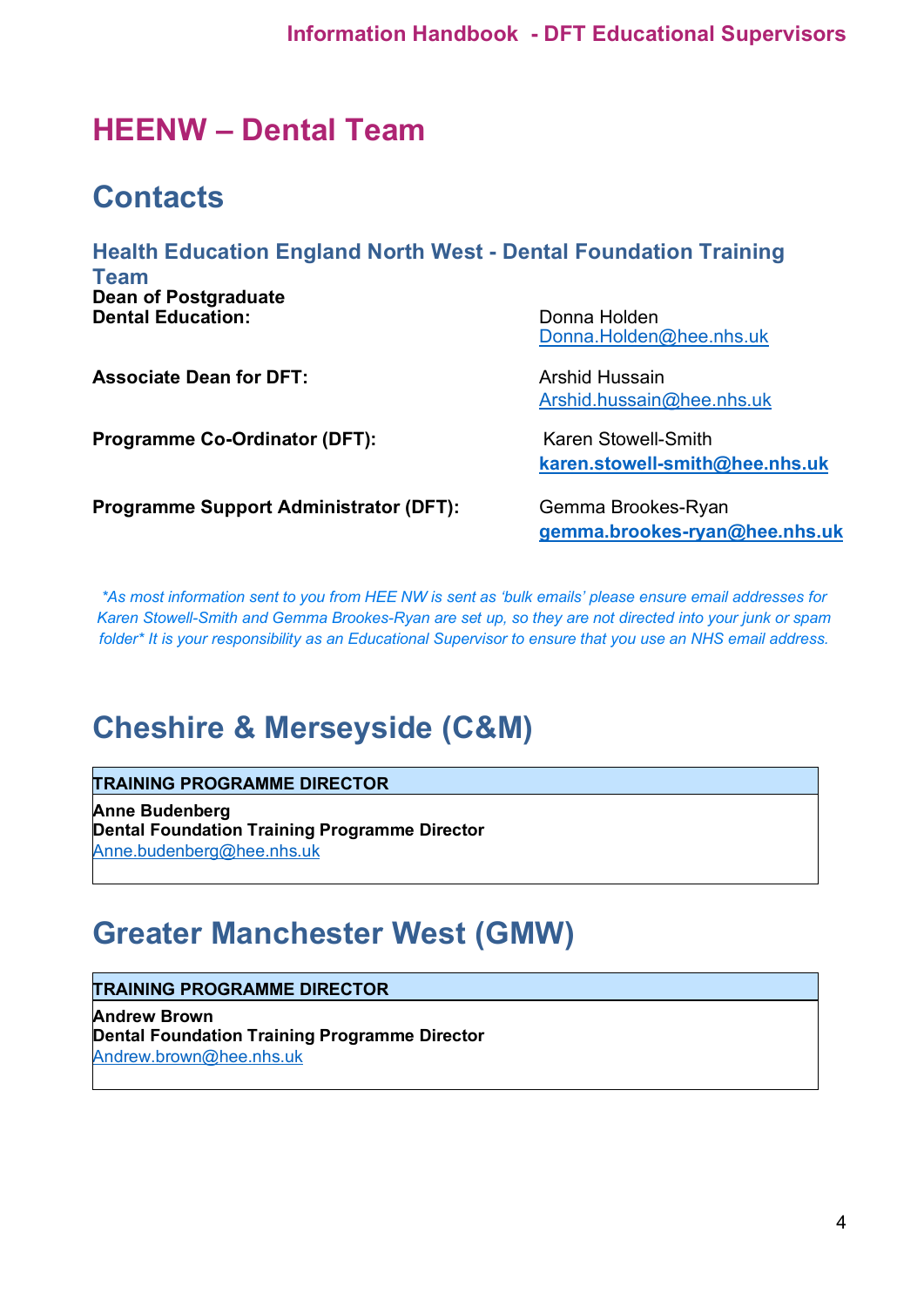## <span id="page-4-0"></span>**Greater Manchester East (GME)**

**TRAINING PROGRAMME DIRECTOR**

**Charles Crawford Dental Foundation Training Programme Director** [Charles.crawford@hee.nhs.uk](mailto:Charles.crawford@hee.nhs.uk)

## <span id="page-4-1"></span>**North West Central (NWC)**

**TRAINING PROGRAMME DIRECTOR**

**James Kuspisz Dental Foundation Training Programme Director** [james.kuspisz@hee.nhs.uk](mailto:james.kuspisz@hee.nhs.uk)

## <span id="page-4-2"></span>**South Cumbria & Lancashire (SCL)**

**TRAINING PROGRAMME DIRECTOR**

**Michael Stoker Dental Foundation Training Programme Director** [Michael.stoker@hee.nhs.uk](mailto:Michael.stoker@hee.nhs.uk)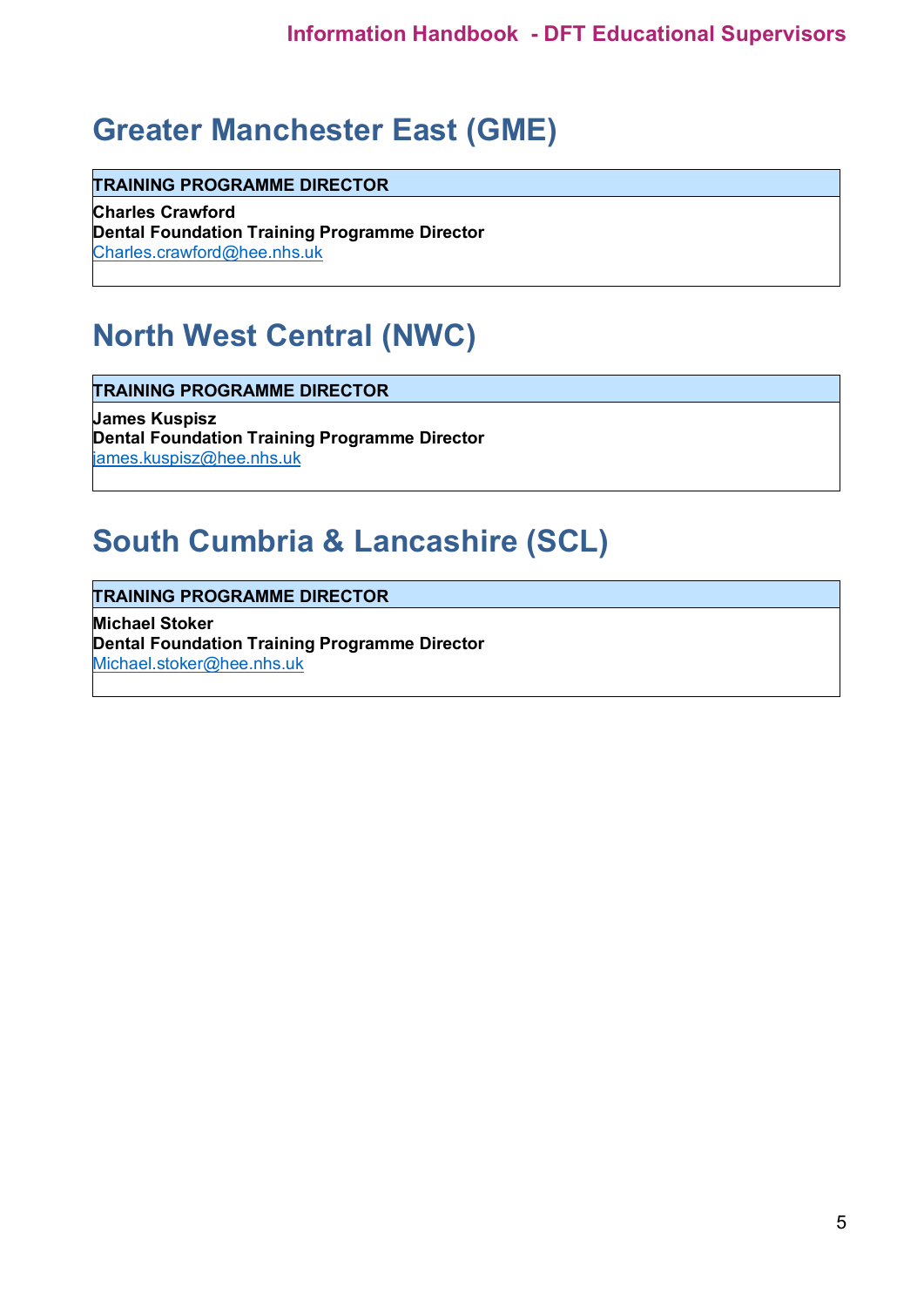## <span id="page-5-0"></span>**Guidelines for becoming a Dental Educational Supervisor**

## <span id="page-5-1"></span>**Profile of an Educational Supervisor**

The greatest influence on a Foundation Dentist is the example presented by the Dental Educational Supervisors. They must be enthusiastic, competent and a caring general dental practitioner working in a well-organised practice. The FDs active involvement in the provision of high-quality NHS dental care is central to his/her professional development and the Dental Educational Supervisor is his/her role model. Although a Dental Educational Supervisor's clinical competence is difficult to measure, the ability to communicate effectively with patients during a consultation as well as with working colleagues is a key factor in successful general practice. The Educational Supervisor should work in a dental practice which is able and willing to provide the right environment for teaching and learning and help the FDs to develop a critical faculty for self-assessment. A Dental Educational Supervisor's availability and accessibility to patients will be shown by the efficiency of the appointments system and other methods of access.

An Educational Supervisor must be someone who adds knowledge to general dental practice; who can inspire as well as instruct. Dental Educational Supervisors should have the desire, ability and commitment to teach, and should be able to recognise the special nature of the one-to-one relationship with the FD and the responsibilities and educational opportunities that DFT affords. Dental Educational Supervisors must be able to conduct an initial assessment of the FD and regularly monitor progress as well as guide and teach. They often need to possess counselling skills because of the personal and professional stresses involved in the job. One of the hallmarks of good general dental practitioners is the importance they attach to personal professional development and continuing education. Dental Educational Supervisors should be able to demonstrate ways in which they organise this. The extent to which they are willing to subject themselves to performance review and critical examination as clinicians and as teachers will be seen as an indication of their commitment to continued learning. It is of great importance that the Dental Educational Supervisor is in a stable and, as far as is possible to predict, in a long-term relationship with his/her practice. He/she should also be in a position to influence practice policy.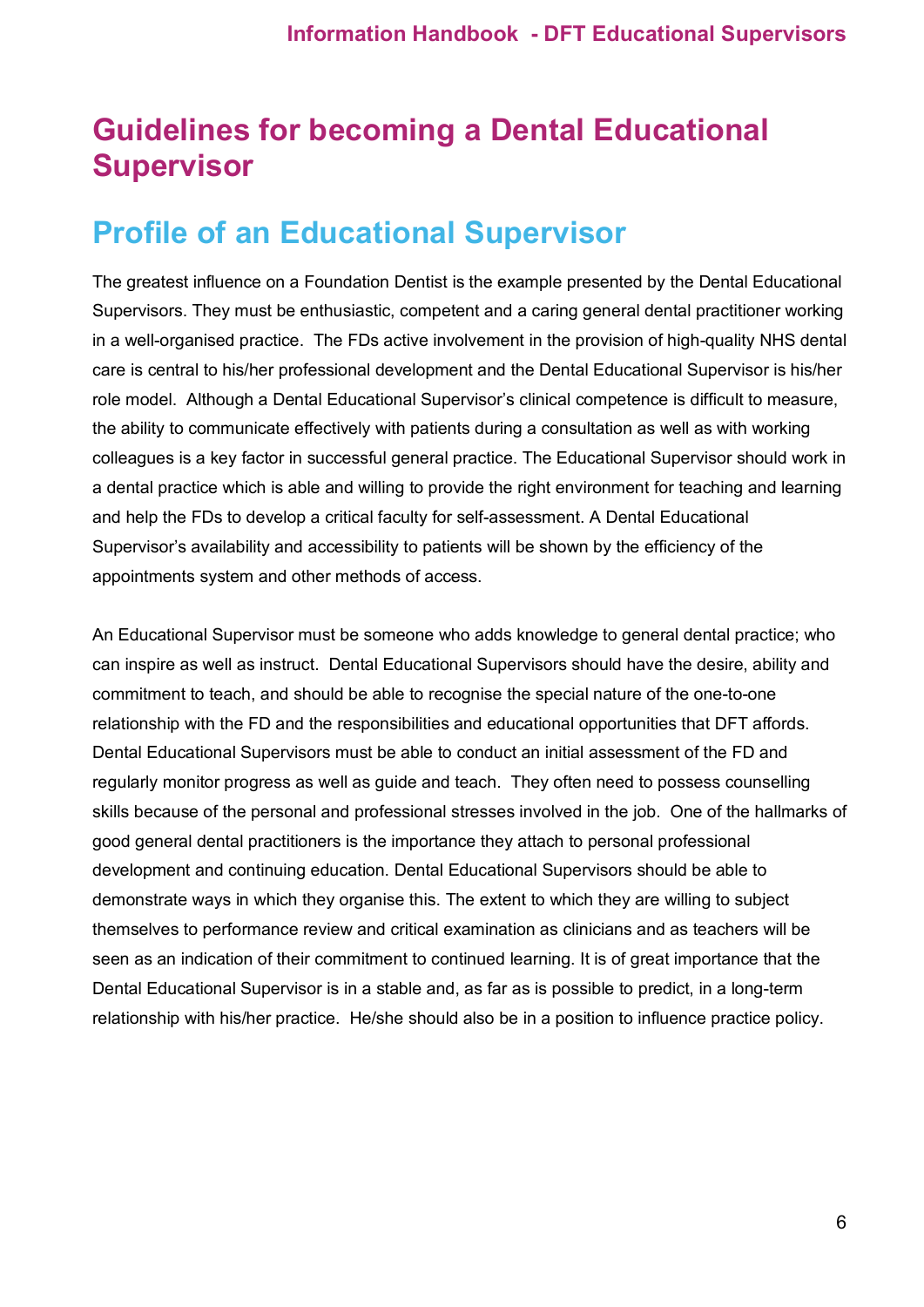Dental Educational Supervisors should be able to show:

#### **A willingness to teach by:**

- Attendance at HEE NW educational courses to support the continuous development of their education portfolio
- Evidence of participation in postgraduate activity.
- Holding an educational qualification approved by the Postgraduate Dental Dean

#### **A readiness to teach by being prepared to:**

- Re-organise practice arrangements to take account of the presence of a FD;
- Secure the co-operation and understanding of practice colleagues and staff;
- Re-organise their own daily routine to allow adequate time for systematic and informal teaching and supervision;
- Have internet access.

## **An ability to teach**; **this may be difficult to assess initially but a judgement should be based on:**

- Your understanding of the educational aims and methods of DFT;
- Your ability to follow the DFT Curriculum and to operate the assessment methods in the FD E-Portfolio;
- A willingness to submit to an assessment of your ability, subsequent to appointment.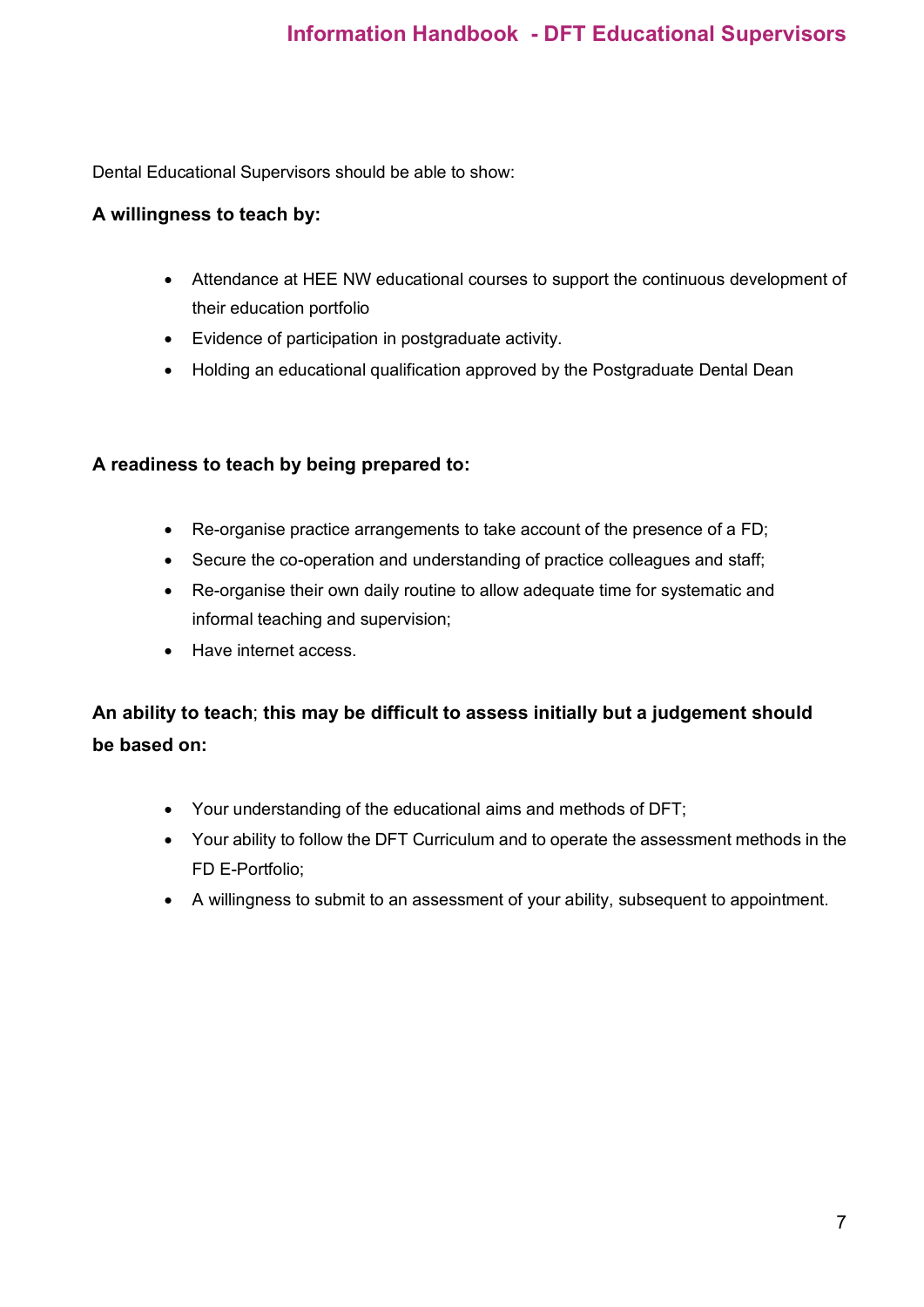## <span id="page-7-0"></span>**Overview of the Scheme**

The HEE NW Dental Foundation Training Scheme is a course designed for newly qualified Dentists to experience NHS Primary Dental Care. Foundation dentists will work under the supervision of a Dental Education Supervisor within a dental practice for a period of 12 months and are required to attend the study programme. This consists of a series of educational packages (on-line and face to face) which map to the DFT curriculum. The completion of all the educational packages one requirement of the Satisfactory Completion of Dental Foundation Training. (Exemption by FD from a study day is in exceptional circumstances only and by written permission of the Postgraduate Dental Dean).

The DFT year includes experiential learning gained in primary care dental practice in all aspects of dental treatments, working alongside an approved Dental Educational Supervisor and additional educational input on the study programme. Each Dental Foundation year is for the duration of 12 months, commencing in September; and normally there will be 12 -16 FDs per scheme. For the scheme commencing in March, there will be one scheme only, with approximately 10 FDs.

## <span id="page-7-1"></span>**How the scheme is organised**

The scheme is entirely funded by the NHS. Overall administration of the scheme is the responsibility of the Postgraduate Dental Dean through the Associate Dean for Dental Foundation Training. The day to-day administration is carried out by the Programme Co-ordinator for DFT.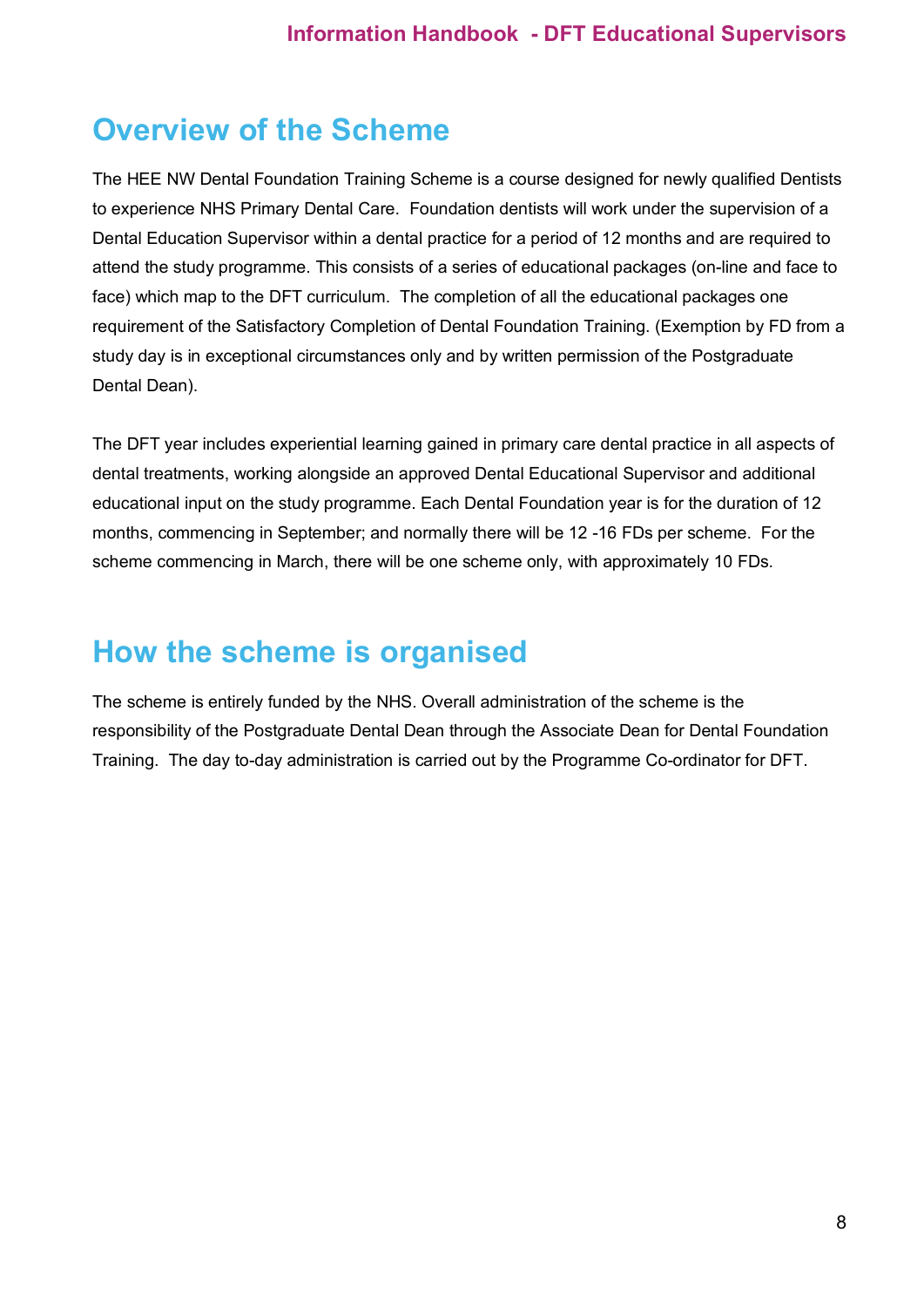## <span id="page-8-0"></span>**Information for Educational Supervisors**

Dental Foundation Training Schemes starting in March 2022.

### **Essential (as this is an NHS funded post):**

- The practice and the applicant can demonstrate a substantial commitment to NHS dentistry.
- Must have written support from the relevant NHS England Area Team if requested by HEE.
- Educational Supervisor must complete at least 1000 UDAs per year on a wide range of patients – not child only contract.
- At least 30% of practice income should be from NHS work confirmed in writing. The NHS work should be on a wide range of patients.

### **You must:**

- Be an experienced and enthusiastic dentist with high clinical and ethical standards.
- Have been working in NHS primary care for at least four years as a performer post DFT with some managerial experience.
- Be able to provide a copy of your annual GDC certificate.
- > 50% qualified nursing staff in the practice, and have a registered experienced trained Dental Nurse available to the trainee at all times.
- Have an appropriate educational qualification or be enrolled on an approved educational programme that will lead to an educational qualification within an agreed time frame.

### **You will be expected to:**

- Provide a dedicated surgery and suitably experienced/registered nurse for a Foundation Dentist for 35 hours per week for 48 weeks of the year to treat adults and children under the NHS.
- Work clinically in your practice for a minimum of three days a week when the FD is in practice to advise and assist the FD.
- Provide a minimum of one-hour tutorials each week.
- Attend approved courses and Educational Supervisors meetings organised for Educational Supervisors.
- New Educational Supervisors will be expected to attend an induction course on Dental Foundation Training.
- Participate in 14 sessions of educational activity related to Foundation Training.
- Not take annual leave in the  $1<sup>st</sup>$  month of your FD appointment.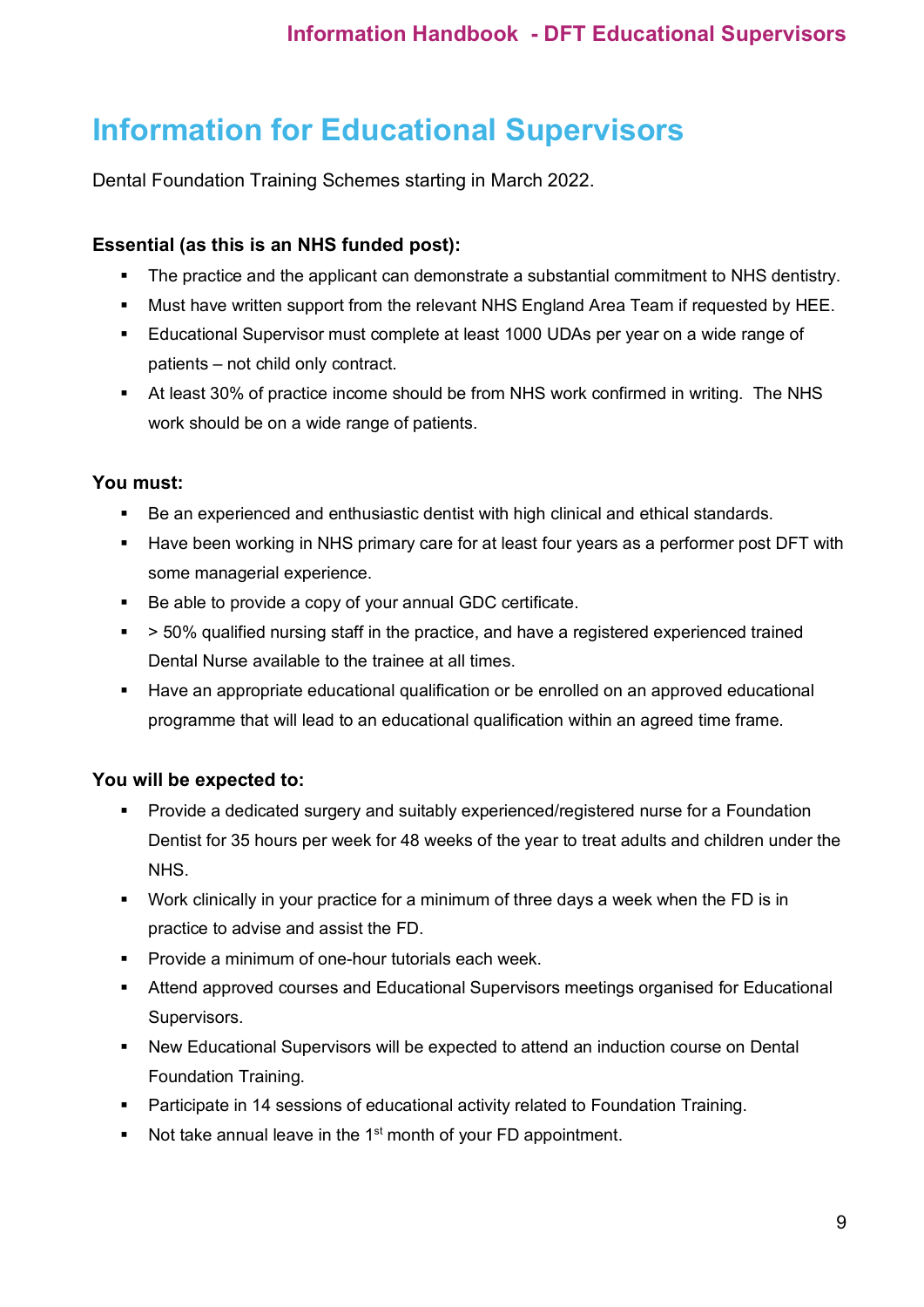**Provide suitable clinical cover for the FD in the absence of the ES who must be available at 4** all times.

(i.e. holidays, the days when the ES is not in the practice)

**Educational Supervisors must have an appraisal every two years.** 

## **As an Educational Supervisor on the HENW Dental Foundation Training Scheme you will receive:**

- £64,164.24 p.a. for service costs (minus patient charges)
- A training grant, currently £9,960.00 p.a.
- Reimbursement of FD's salary £32,796.00 p.a.

If you wish to discuss whether you could become a Dental Foundation Training Educational Supervisor, please contact one of the Dental Foundation Training Programme Directors (contact details on previous page(s)).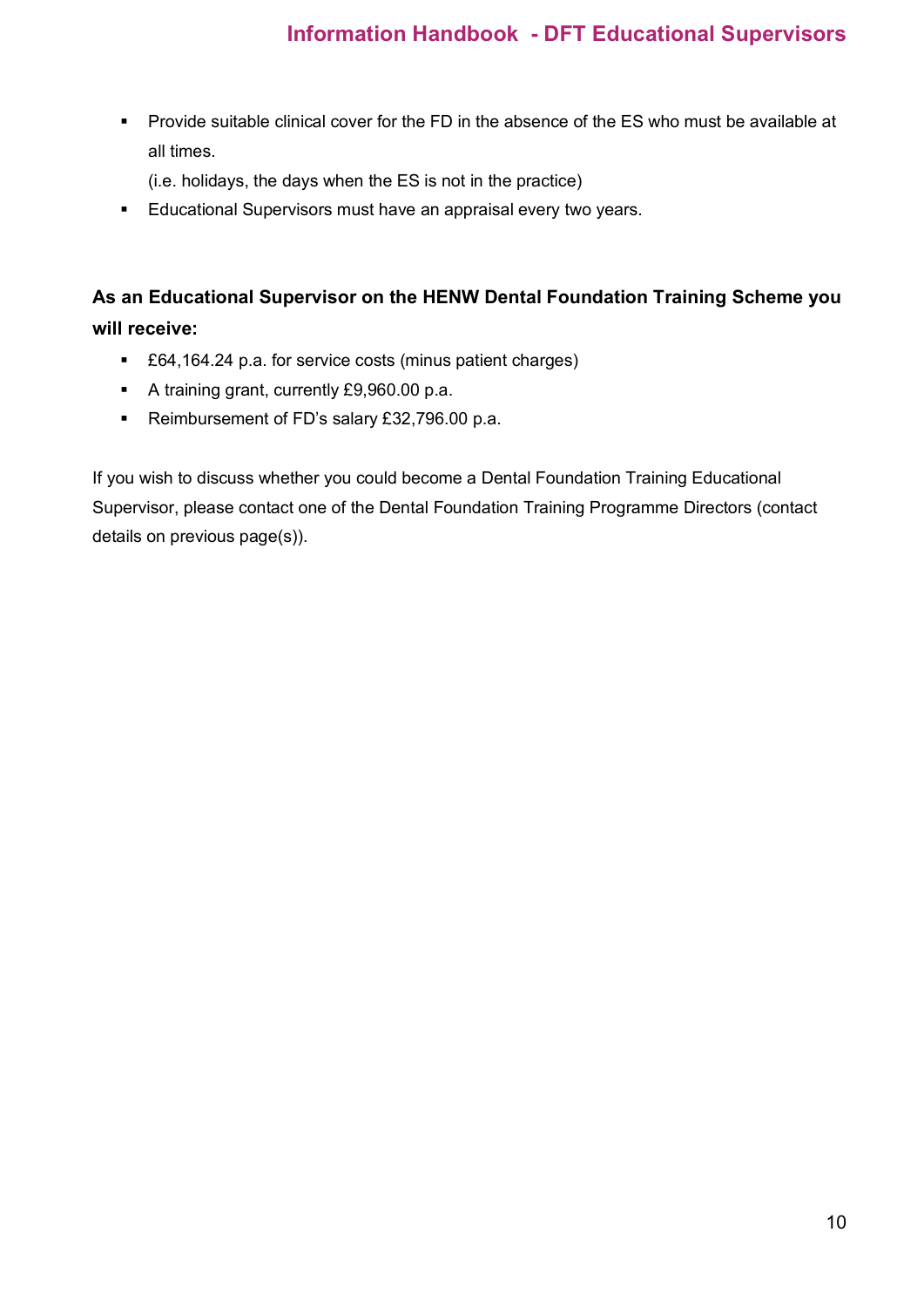## <span id="page-10-0"></span>**Application to be an Educational Supervisor**

#### **Key Dates for Dental Foundation Training – Educational Supervisor Appointments**

#### **November 2021**

■ 24th November 2021 - opening date for applications

#### **December 2021**

- 19<sup>th</sup> December 2021 closing date for applications
- $\blacksquare$  20<sup>th</sup> December 2021 issued with access to secure CPD Folder

#### **January 2022**

 $\bullet$  6<sup>th</sup> January 2022 – 23:59 hrs – access to secure CPD folder removed

#### **February/March/April/May 2022**

- **February/March/April 2022 Practice Inspection Visits**
- April/May 2022 Online interviews

#### The Process

Guidance and information can be obtained by contacting Karen Stowell-Smith at HEE NW. The process is made up of a practice visit, record card audit, on-line interview and CPD review.

Applications must be received by **19 December 2021.**

#### The Practice Visit

On receipt of your completed application form a practice visit will be arranged. You will be notified of this date ASAP.

#### Selection

Educational Supervisor places are limited so selection is competitive and the Selection Committee's decision is final. There is no right of appeal.

Should your practice visit be successful, you will be invited to a formal interview.

For further information please contact any of the DFT TPD's.

#### Appointment

Following interview you will be notified of your appointment status within two weeks after the last date of the interviews.

Feedback on your interview can be requested by contacting Karen Stowell-Smith who will arrange a meeting with the Associate Dean for Dental Foundation Training.

#### **Acceptance**

Once appointed you will be sent an email to confirm acceptance.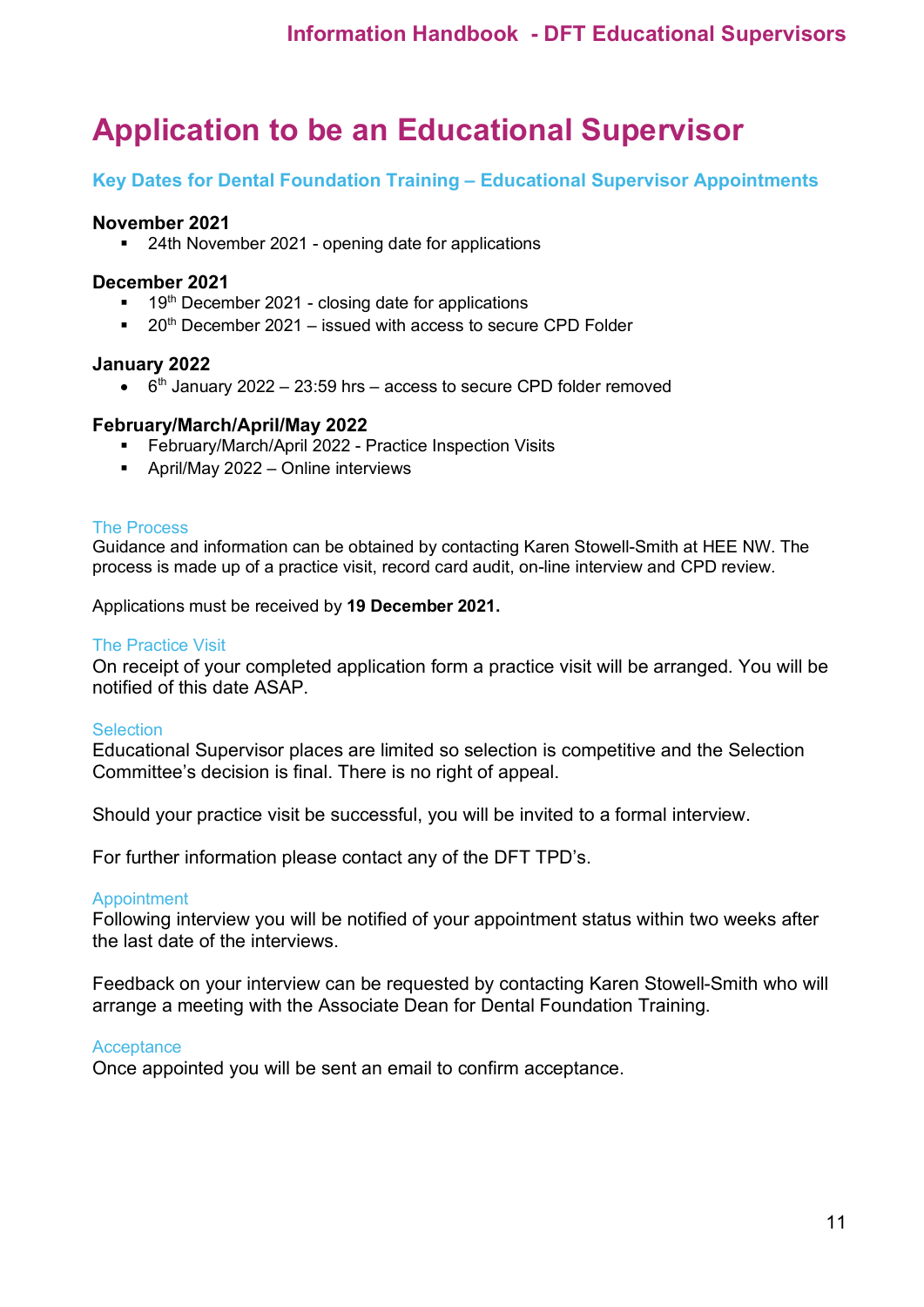## <span id="page-11-0"></span>**Job Description – Dental Educational Supervisor**

|                                                  | <b>GENERAL DENTAL PRACTICE FOUNDATION EDUCATIONAL SUPERVISOR</b>                                                                                                                                                                                                                                                                                                                                                                                                                                                                                                                                                               |
|--------------------------------------------------|--------------------------------------------------------------------------------------------------------------------------------------------------------------------------------------------------------------------------------------------------------------------------------------------------------------------------------------------------------------------------------------------------------------------------------------------------------------------------------------------------------------------------------------------------------------------------------------------------------------------------------|
| <b>Main Purpose of Job:</b>                      | To employ, supervise and support a Foundation Dentist (FD) in primary dental care, so that<br>the FD is able to work unsupervised in the general, personal and salaried dental services at<br>the end of Dental Foundation Training.                                                                                                                                                                                                                                                                                                                                                                                           |
| Role of the<br><b>Educational</b><br>supervisor: | To interact with the FD providing tuition, advice, information and facilities to fulfil the<br>$\bullet$<br>aims and objectives of Dental Foundation Training (DFT)<br>To prepare for the role of educational supervisor by acquiring knowledge of the<br>$\bullet$<br>educational processes, the interpersonal skills necessary and learning how to apply<br>them in the primary dental care / practice setting<br>To liaise with the DFT Training Programme Director (TPD) and Associate Dean for<br>$\bullet$<br>Dental Foundation Training (ADDFT) as necessary to ensure that the FD completes<br><b>DFT</b> successfully |
| <b>Duties and</b><br><b>Responsibilities:</b>    | The Provider should:<br>Employ a FD as a salaried Dental Foundation Trainee under the terms of the agreed<br>1.<br>Trainee's contract<br>2.<br>Prepare and conduct weekly tutorials in protected time for the FD                                                                                                                                                                                                                                                                                                                                                                                                               |
|                                                  | 3.<br>To be available to give guidance in both clinical and administrative matters by working<br>clinically in the same premises as the FD for not less than three days per week<br>excluding the study day                                                                                                                                                                                                                                                                                                                                                                                                                    |
|                                                  | Provide the FD with satisfactory facilities, support and relevant opportunities so that a<br>4.<br>wide range of NHS clinical practice is experienced and so that as far as is reasonably<br>possible the FD is fully occupied providing NHS work                                                                                                                                                                                                                                                                                                                                                                              |
|                                                  | 5. Assess and monitor the FD's progress and professional development ensuring that the<br>Portfolio is maintained and kept up-to-date                                                                                                                                                                                                                                                                                                                                                                                                                                                                                          |
|                                                  | 6.<br>Provide appropriate feedback to the FD                                                                                                                                                                                                                                                                                                                                                                                                                                                                                                                                                                                   |
|                                                  | Allow and require the FD to attend the DF study course of approximately 30 days, and<br>7.<br>ensure that the FD's holidays do not lead to absence from the study days                                                                                                                                                                                                                                                                                                                                                                                                                                                         |
|                                                  | Acquire the skills necessary to undertake the role of educational supervisor and to<br>8.<br>undertake training in assessment through participation in educational courses prior to<br>the employment of a FD in the practice and during the training period, as required                                                                                                                                                                                                                                                                                                                                                      |
|                                                  | Attend educational supervisor and assessment meetings and the required number of<br>9.<br>study day sessions as stipulated in the person specification and Educational<br>supervisor agreement                                                                                                                                                                                                                                                                                                                                                                                                                                 |
|                                                  | 10. Educational supervisor should not take leave during the first month of the FD contract                                                                                                                                                                                                                                                                                                                                                                                                                                                                                                                                     |
|                                                  | 11. Educational supervisors should make suitable arrangements for the support of their FD<br>during any absence that is agreed with the Training Programme Director                                                                                                                                                                                                                                                                                                                                                                                                                                                            |
|                                                  | 12. Ensure the aims and objectives are fulfilled so that the FD receives a certificate of<br>completion at the end of the training period                                                                                                                                                                                                                                                                                                                                                                                                                                                                                      |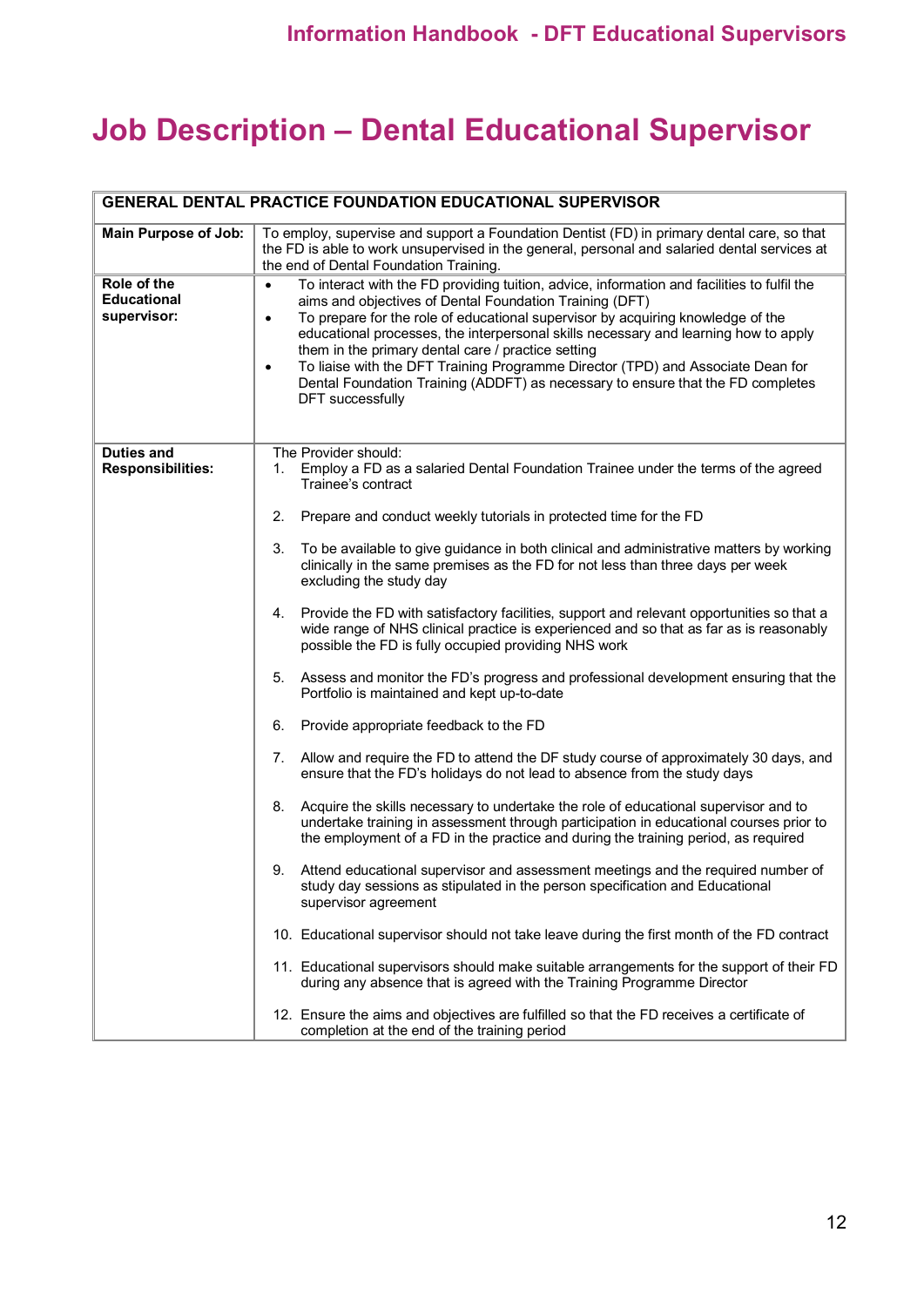## <span id="page-12-0"></span>**Person Specification – Educational Supervisor**

| <b>GENERAL DENTAL PRACTICE FOUNDATION EDUCATIONAL SUPERVISOR</b> |                  |                                                                                                                                                   |                            |           |                                 |
|------------------------------------------------------------------|------------------|---------------------------------------------------------------------------------------------------------------------------------------------------|----------------------------|-----------|---------------------------------|
| <b>FACTORS</b>                                                   | <b>CRITERIA</b>  |                                                                                                                                                   | <b>MEANS OF ASSESSMENT</b> |           |                                 |
|                                                                  |                  |                                                                                                                                                   | Application                | Interview | <b>Practice</b><br><b>Visit</b> |
| <b>EXPERIENCE</b>                                                | <b>ESSENTIAL</b> | At least 4 years in NHS Primary Care as<br>a performer post DFT with some<br>managerial experience                                                | ✓                          |           |                                 |
|                                                                  |                  | A provider or Performer who can<br>demonstrate involvement and influence<br>on the running of the practice and<br>practice policy                 | ✓                          | ✓         |                                 |
|                                                                  | <b>DESIRABLE</b> | • A Provider with managerial responsibility<br>who is a practice owner or an equity<br>holder                                                     | ✓                          |           |                                 |
|                                                                  |                  | <b>Experience of Dental Foundation Training</b><br>Year One                                                                                       | ✓                          |           |                                 |
|                                                                  |                  | <b>Experience of Teaching</b>                                                                                                                     | ✓                          |           |                                 |
|                                                                  |                  | • Registerable Dental Qualification                                                                                                               | ✓                          |           |                                 |
|                                                                  |                  | • Registered with the General Dental<br>Council                                                                                                   | ✓                          |           |                                 |
| <b>QUALIFICATIONS &amp;</b>                                      | <b>ESSENTIAL</b> | • Proven commitment to Postgraduate<br>Education and verifiable CPD hours to a<br>minimum of GDC requirements                                     | ✓                          | ✓         |                                 |
| <b>TRAINING</b>                                                  |                  | • Have an appropriate educational<br>qualification or be enrolled on an<br>approved course                                                        | ✓                          | ✓         |                                 |
|                                                                  |                  | • Have the written support of the relevant<br>NHS England Area Team                                                                               | ✔                          |           |                                 |
|                                                                  |                  | • High clinical and ethical standards                                                                                                             | ✔                          | ✓         | ✔                               |
|                                                                  |                  | • Provides a wide range of treatment                                                                                                              | ✓                          | ✓         |                                 |
|                                                                  |                  | • Up to date on current best practice and<br>the legal framework of General Dental<br>Practice                                                    | ✓                          | ✔         |                                 |
|                                                                  |                  | • Work as part of a team within a well-run<br>and stable practice                                                                                 | ✔                          |           | ✓                               |
| KNOWLEDGE,<br><b>SKILLS &amp;</b><br><b>ATTITUDES</b>            | <b>ESSENTIAL</b> | A willingness to re-organise own daily<br>routine and that of the practice to take<br>into account the presence of a<br><b>Foundation Dentist</b> |                            | ✓         |                                 |
|                                                                  |                  | . Has developed a critical faculty for self-<br>assessment and can demonstrate this                                                               |                            | ✓         |                                 |
|                                                                  |                  | • Can demonstrate involvement in staff<br>training and developments                                                                               | $\epsilon$                 |           |                                 |
|                                                                  |                  | <b>Experience in leading small groups or</b><br>tutorials                                                                                         | ✓                          |           |                                 |
|                                                                  | <b>DESIRABLE</b> | <b>Experience of presentations</b>                                                                                                                | ✓                          | ✓         |                                 |
|                                                                  |                  | • Computer Literacy                                                                                                                               | ✓                          |           |                                 |
| <b>PRACTICE</b>                                                  | <b>ESSENTIAL</b> | • Educational Supervisor must complete at<br>least 1,000 UDAs per year on a wide<br>range of patients - not child only contract.                  | ✓                          |           |                                 |
|                                                                  |                  | • At least 30% of practice income should be<br>from NHS work confirmed in writing. The<br>NHS work should be on a wide range of                   | ✓                          |           |                                 |
|                                                                  |                  | patients.<br>• Appropriate workload for the Foundation<br>Dentist                                                                                 | ✓                          | ✓         |                                 |
|                                                                  |                  | • Educational supervisor/Foundation<br>Dentist surgeries available                                                                                | ✓                          |           |                                 |
|                                                                  |                  | • Adequate time commitment for training                                                                                                           | ✓                          | ✓         | ✓                               |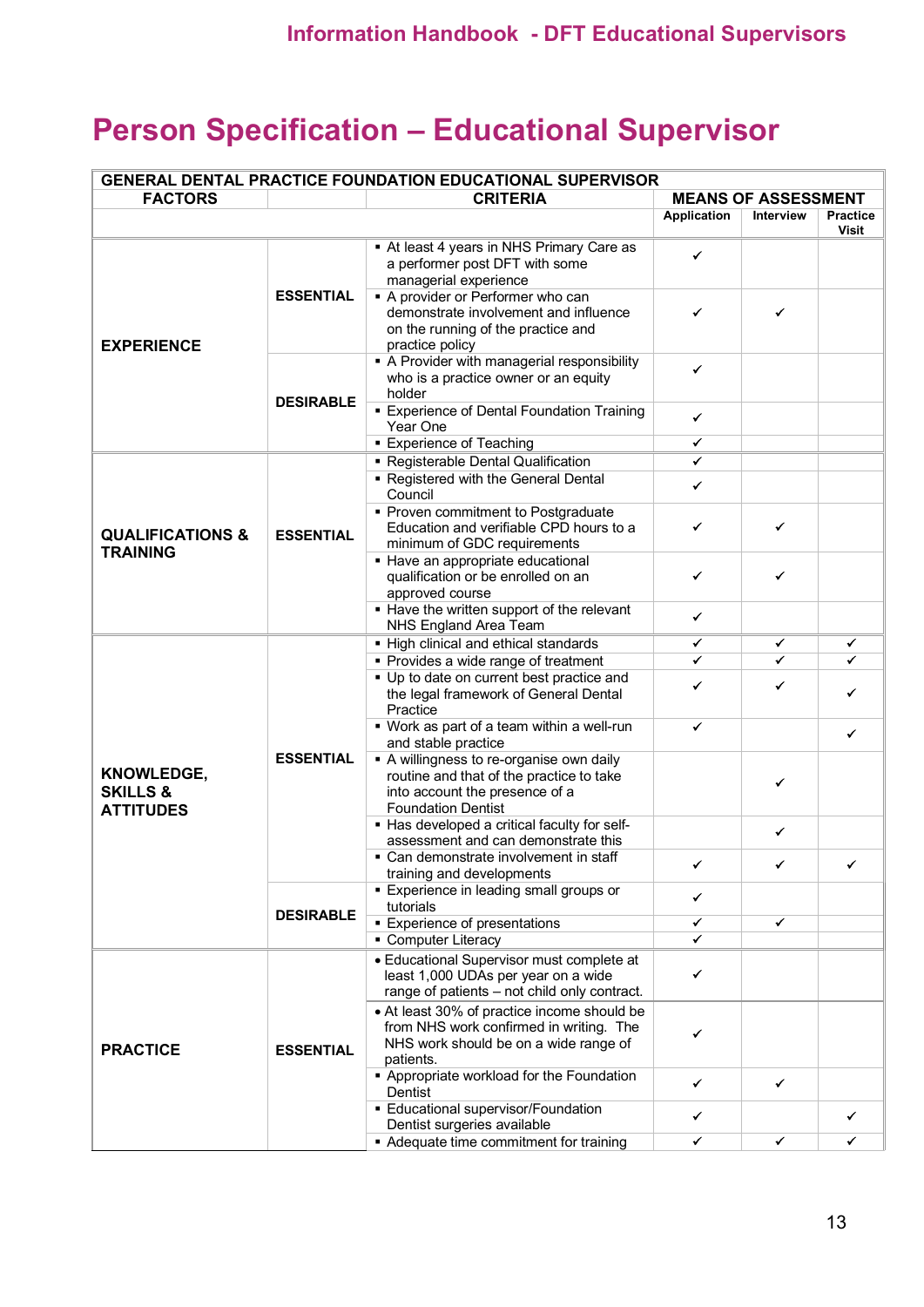|                                       |                  | • Valid satisfactory Dental Reference<br>Service report that meets the national<br>current standards for NHS dental service |  |  |
|---------------------------------------|------------------|-----------------------------------------------------------------------------------------------------------------------------|--|--|
|                                       |                  | • Valid satisfactory DFT inspection report<br>that meets the educational requirements<br>for training                       |  |  |
|                                       |                  | • Registered experienced Nurse for the<br><b>Foundation Dentist</b>                                                         |  |  |
|                                       |                  | Internet and email access at the practice<br>available for the Foundation Dentist                                           |  |  |
| <b>SPECIAL</b><br><b>REQUIREMENTS</b> | <b>ESSENTIAL</b> | ■ To work clinically for minimum of 3 days<br>per week in practice on days that FD<br>present                               |  |  |
|                                       |                  | • To attend 14 sessions of described<br>educational activity related to Dental<br><b>Foundation Training</b>                |  |  |
|                                       | <b>DESIRABLE</b> | . In practice on all non-study days                                                                                         |  |  |
|                                       |                  |                                                                                                                             |  |  |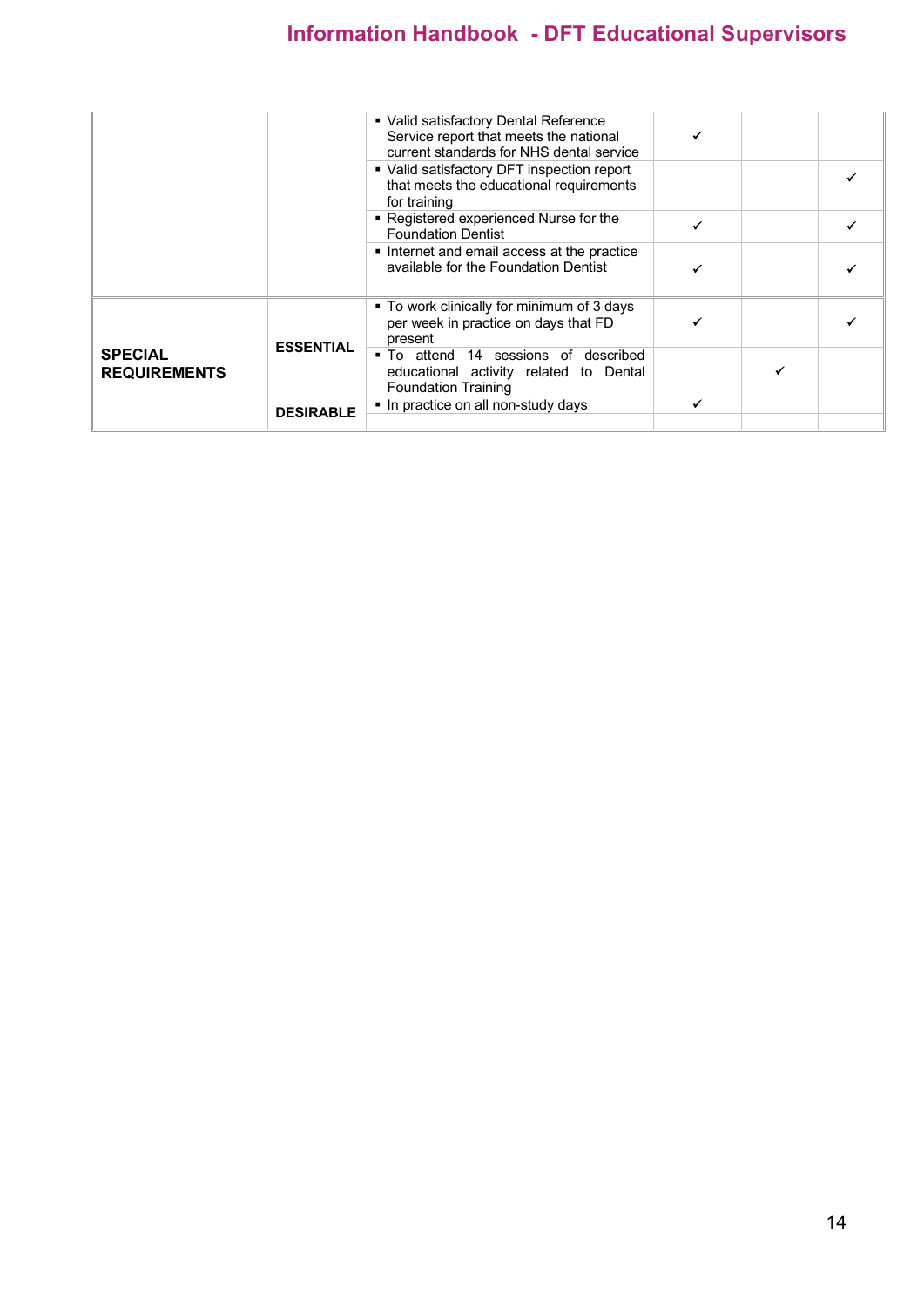## <span id="page-14-0"></span>**Email**

The majority of correspondence that you will receive from the administration department will be via email. It is therefore important that you regularly check your email address for correspondence, and that the office is notified immediately if you change your email address. Failure to do so could result in you missing important information regarding your study day programme. Please ensure that you also check your SPAM folder, to ensure that group emails from Health Education England North West are set up as approved in your In Box.

## <span id="page-14-1"></span>**Using Social Media**

### **Key points:**

- ♦ Social media can blur the boundary between an individual's public and professional lives
- ♦ Dentists should have conservative privacy settings be aware that not all information can be protected on the web
- ♦ The ethical and legal duty to protect patient confidentiality applies equally on the internet as to other media
- ♦ It would be inappropriate to post informal, personal or derogatory comments about patients or colleagues
- ♦ Dentists should not accept 'friend' requests from current or former patients
- ♦ Defamation law can apply to any comments posted on the web made in either a personal or professional capacity

## **Dentists should be conscious of their online image and how it may impact on their professional standing!**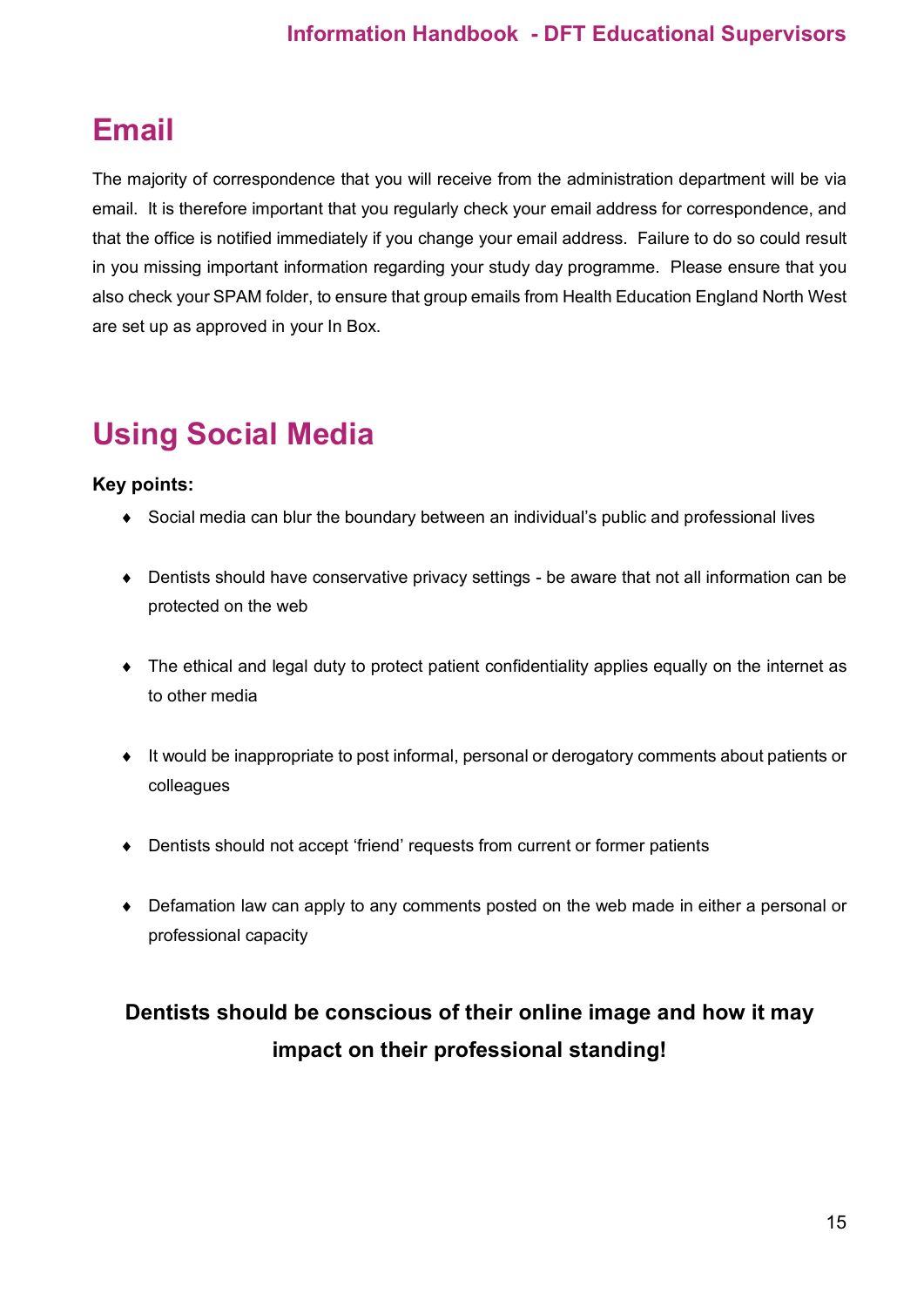## <span id="page-15-0"></span>**Important information**

*DFT is NHS funded and as such applicants must be able to demonstrate a commitment to the provision of a full range of NHS services in the practice.*

*It is normal practice in the HEENW only to appoint one Foundation Dentist to an Educational Supervisor.*

*Educational Supervisors must not encourage Foundation Dentist's or condone Foundation Dentist's working for additional monies outside their contract in their own practice or another practice. Such activity will lead to termination of the Training Agreement with the Postgraduate Dental Dean.*

*Maternity & Paternity leave – refer to appropriate clause of the COPDEND FD Training Contract, please discuss all matters concerning maternity & paternity leave for educational supervisors, foundation dentists etc, with the Associate Dean of Dental Foundation Training.*

*Less Than Full Time Training (LTFT), it should be noted that a trainee has the right to request LTFT and the HEE NW and employer has a duty to consider each application positively, there is no right to LTFT in itself.*

#### **What happens if there are problems with the Foundation Dentist?**

**The TPD, in whose scheme you are based, will be most willing to attempt a solution of the problems and should be contacted promptly.**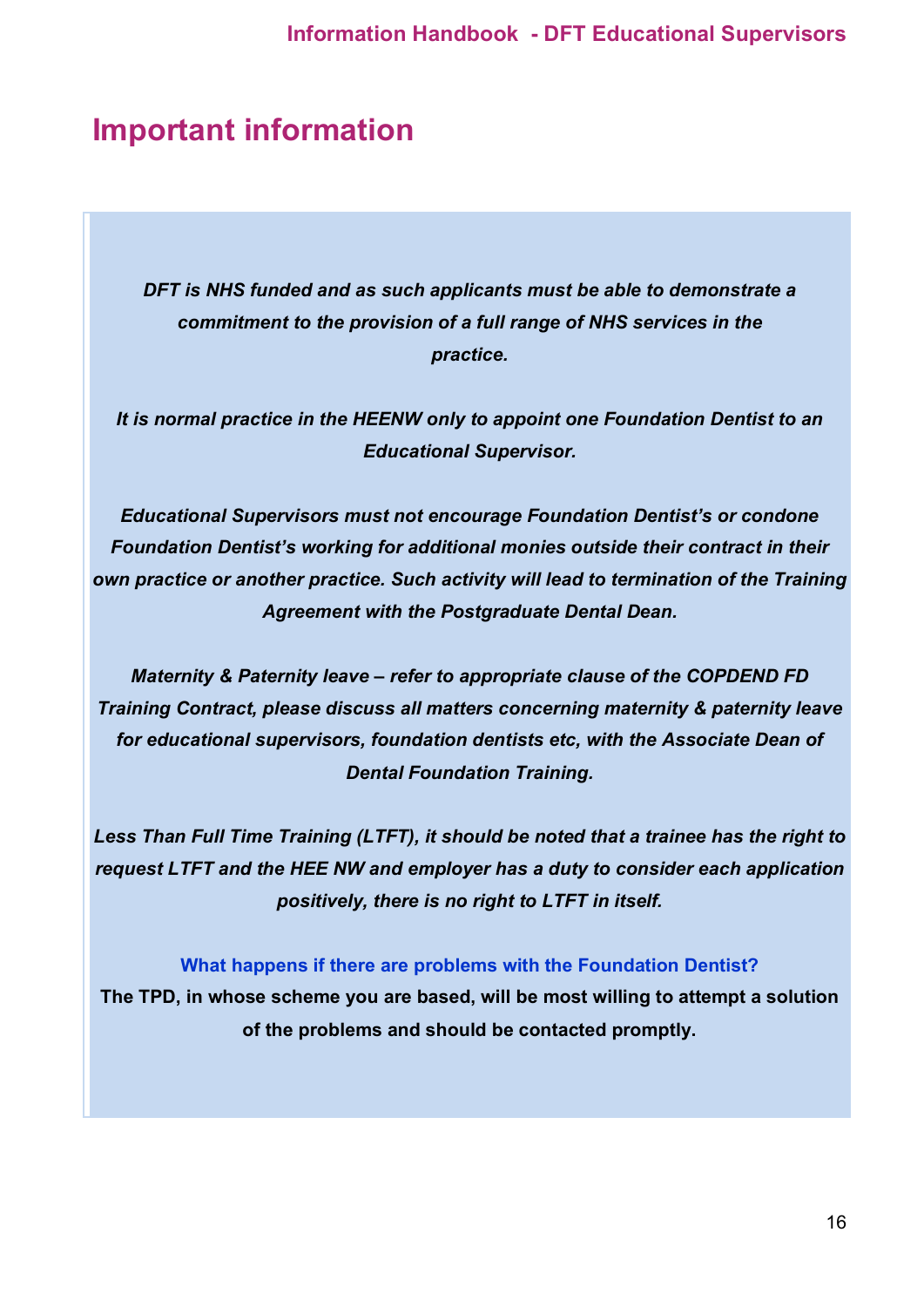## <span id="page-16-0"></span>**Algorithm for support of Dentists in Difficulty**

### **Algorithm for support of Dentists in Difficulty**

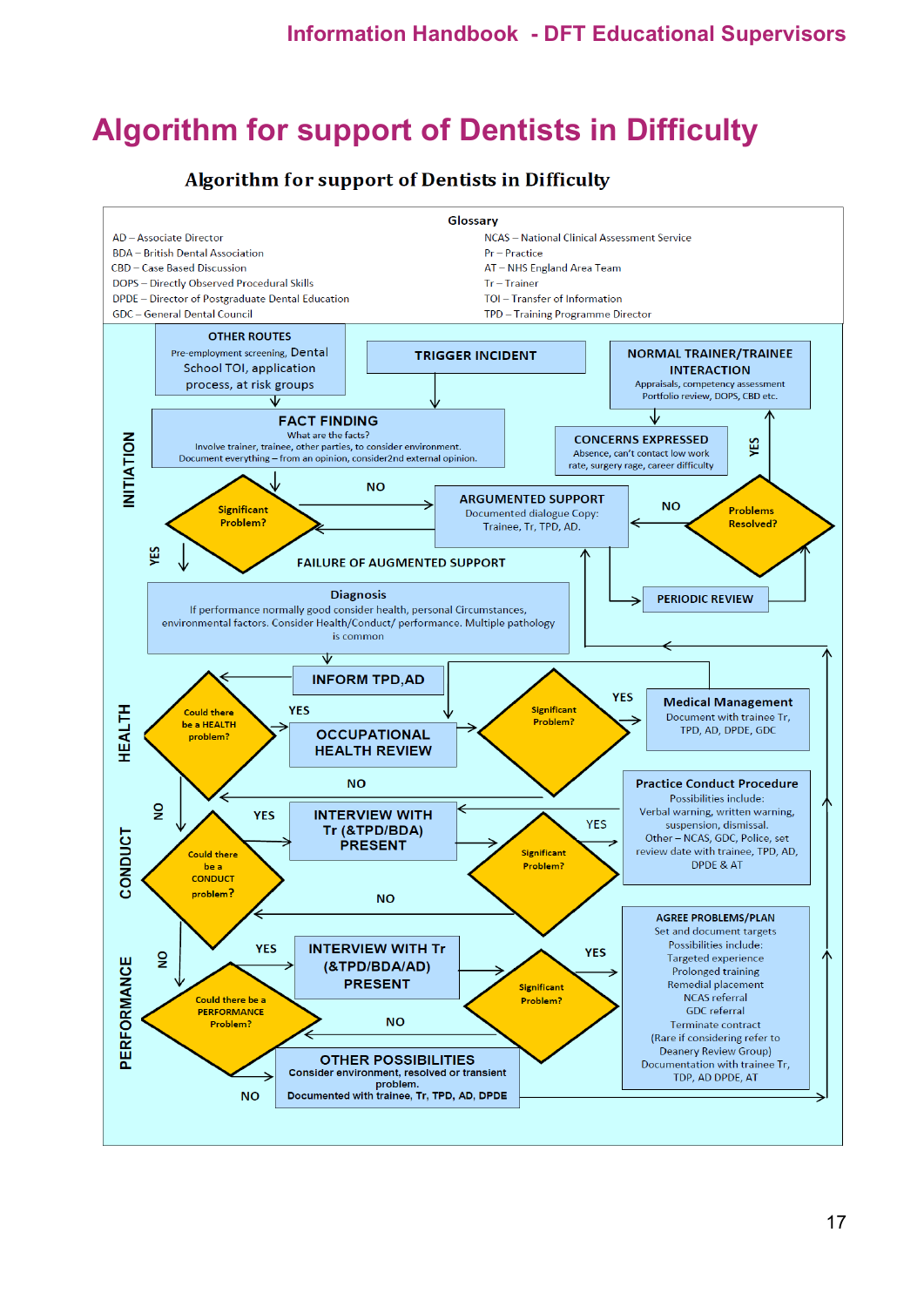## <span id="page-17-0"></span>**Foundation Dentist's Example Contract 2021-22 – England**

#### **FULL-TIME DENTAL FOUNDATION TRAINING IN NHS PRIMARY DENTAL SERVICES**

This is a template contract of employment - please notify the Health Education England Local Office should amendment be required

| <b>Foundation Dentist's Contract</b>                                                                                                                                                                                                                                                                                                                                                                    |                                                |
|---------------------------------------------------------------------------------------------------------------------------------------------------------------------------------------------------------------------------------------------------------------------------------------------------------------------------------------------------------------------------------------------------------|------------------------------------------------|
| THIS AGREEMENT is made the ____________ day of ________________ 20 ____                                                                                                                                                                                                                                                                                                                                 |                                                |
| <b>BETWEEN</b>                                                                                                                                                                                                                                                                                                                                                                                          |                                                |
|                                                                                                                                                                                                                                                                                                                                                                                                         |                                                |
|                                                                                                                                                                                                                                                                                                                                                                                                         |                                                |
|                                                                                                                                                                                                                                                                                                                                                                                                         | Dental Practice owner/partner ("the Practice") |
|                                                                                                                                                                                                                                                                                                                                                                                                         | <b>of</b>                                      |
| $of$ and $\overline{\phantom{a} }$ and $\overline{\phantom{a} }$ and $\overline{\phantom{a} }$ and $\overline{\phantom{a} }$ and $\overline{\phantom{a} }$ and $\overline{\phantom{a} }$ and $\overline{\phantom{a} }$ and $\overline{\phantom{a} }$ and $\overline{\phantom{a} }$ and $\overline{\phantom{a} }$ and $\overline{\phantom{a} }$ and $\overline{\phantom{a} }$ and $\overline{\phantom{a$ |                                                |
| <b>Foundation Dentist</b>                                                                                                                                                                                                                                                                                                                                                                               |                                                |

#### **Educational Supervisor**

#### **Background**

ı

This contract of employment applies exclusively to arrangements made under national Dental Foundation Training schemes in [England]. The purpose of Dental Foundation Training is set out in section 30 of the National Health Service (Performers Lists) (England) Regulations 2013 (or equivalent in Wales and Northern Ireland) ('the Regulations') and includes the enhancement of clinical and administrative competence, the promotion of high standards and the introduction of the Foundation Dentist to NHS general dental practice in a protected environment while enhancing skills.

The Practice agrees that the Educational Supervisor named above will be the nominated Educational Supervisor of the Foundation Dentist throughout the duration of this contract.

Both the Educational Supervisor and the Foundation Dentist have entered into educational agreements with Health Education England **[INSERT LOCAL OFFICE]**.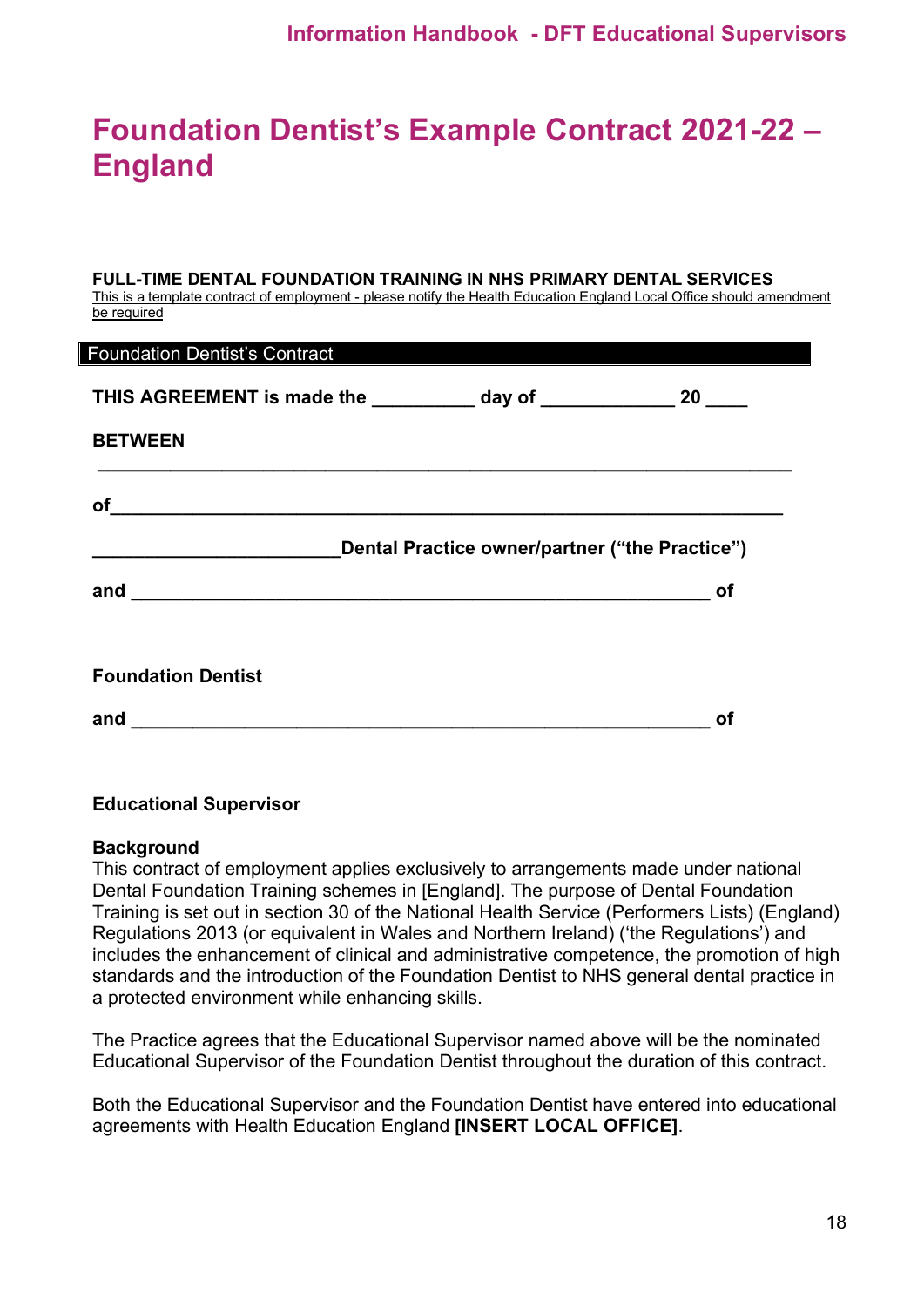The Educational Supervisor has been approved as an Educational Supervisor in NHS General Dental Practice. On that basis the Foundation Dentist wishes to enter employment on a Dental Foundation Training programme with the Practice. The Practice understands that it is a requirement of this contract that the Educational Supervisor provides and is responsible for the relevant training to the Foundation Dentist at the Practice.

The parties agree to establish this contract upon the following terms and conditions:

### **IT IS AGREED** as follows:

The Practice will employ the Foundation Dentist and the Foundation Dentist will work as an employed performer at the Practice to the best of his/her ability and will do his/her best to promote the interests of the Practice and to serve its patients as required.

Subject to any early termination under the clauses below, this agreement shall start on **[ADD DATE]** and shall automatically terminate one year later.

Satisfactory completion of Dental Foundation Training is subject to the Foundation Dentist achieving a Review of Competence Progression (RCP) Outcome 6 (Satisfactory Completion) following a Final Review of Competence Progression. The Foundation Dentist may require additional training time, beyond the twelve months fixed term set out in clause 2, to achieve an Outcome 6. Should further training time be required, a new contract of employment will be required for any extended training period.

No employment with a previous employer counts towards the Foundation Dentist's period of continuous employment with the Practice.

Notwithstanding clause 2 this agreement may be terminated at any time by either party giving one month's notice in writing to the other. If all parties agree, a shorter period of notice or payment in lieu of notice may be given.

The Practice shall be entitled to dismiss the Foundation Dentist at any time without either notice or payment in lieu of notice if the Foundation Dentist commits a serious breach of their obligations as an employee (including but not limited to the obligations as set out below and gross misconduct as defined in the Practice's relevant policy); if they cease to be entitled to work in the United Kingdom; or if they are suspended by the General Dental Council (GDC) or suspended, removed from or denied entry to the Performers List. The Foundation Dentist is employed by the Practice and reports to the Educational Supervisor. The Foundation Dentist's duties are set out in the attached job description. The Foundation Dentist may be required to undertake other duties from time to time as may reasonably be required*.* The Foundation Dentist will undertake predominantly NHS treatment during their employment at the Practice. The Foundation Dentist may undertake some private dental treatment during their employment; however, this will not normally exceed more than 5% of their overall activity.

The Foundation Dentist warrants that he/she is entitled to work in the UK and has obtained GDC registration prior to starting employment with the Practice. The Foundation Dentist will notify the Educational Supervisor, the Practice and the Postgraduate Dental Dean/Director immediately if he/she ceases to be so entitled or registered at any time in the duration of this contract.

The Foundation Dentist will not be required to work outside the UK. However, they may be required to work at other locations within the UK in the performance of their duties under this contract of employment.

During employment under this contract the Practice shall pay to the Foundation Dentist a salary at the rates set through the General Dental Services Statement of Financial Entitlements Directions issued annually or otherwise by the Department of Health.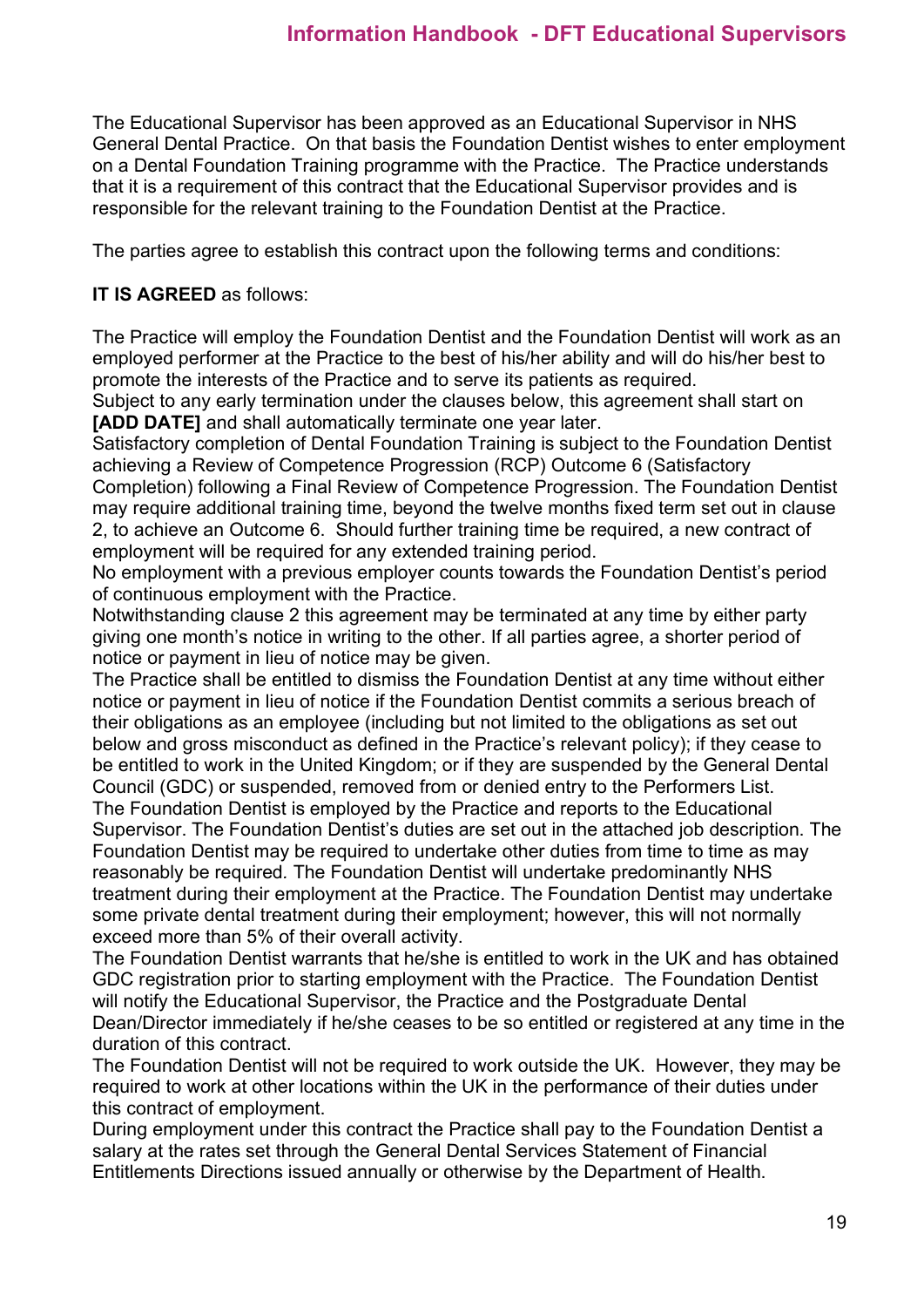Payments will be made in arrears by monthly instalments on the day of each calendar month.

The Practice acknowledges that termination of this contract for any reason will lead to the stopping of all associated Dental Foundation Training payments from the NHS and that any overpayment from the NHS to the Practice will be repaid by the Practice to the HEE Local Office via the NHS England Local Area Team

The Foundation Dentist will be subject to the National Health Service Pension Scheme Regulations 2015 (as amended from time to time) and the Educational Supervisor will account to the proper authority for all contributions and other payments for which the Foundation Dentist is liable under the said Regulations.

The Practice is entitled to deduct from the Foundation Dentist's salary or other payments due to them any overpayments which the Foundation Dentist may owe to the Practice at any time.

The Practice will pay to the Foundation Dentist in a timely manner all travel and subsistence payments received on behalf of the Foundation Dentist in the monthly schedules from the NHS.

The Foundation Dentist and Educational Supervisor will maintain themselves on the GDC Register and be members of an appropriate dental indemnity organisation during the period of the employment at their own expense.

The Practice will ensure employers' liability cover is in place.

#### **During the continuance of this employment the Educational Supervisor shall:**

Be readily available to support the Foundation Dentist at the same premises to allow the Foundation Dentist to fulfil his/her obligations under the contract, for a minimum of 6 sessions (a session is 3.5 hours) per week, at times to coincide with when the Foundation Dentist is working clinically in the practice, not including programmed study days; nominate a suitably qualified and experienced dentist with an NHS Performers List Number to support and supervise the Foundation Dentist's clinical work on the same premises when the Educational Supervisor is not on the same premises or otherwise unavailable. ensure the Practice can provide the Foundation Dentist with NHS activity in compliance with the Regulations and as determined by Health Education England, COPDEND or any successor organisations;

be available to the Foundation Dentist for guidance in both clinical and administrative matters and take no holiday within the first four weeks of the Foundation Dentist's employment with the Practice;

provide reference material for the use of the Foundation Dentist;

except during holiday or sickness absence of the Educational Supervisor or the Foundation Dentist, provide tutorials (on average, one per week) for the Foundation Dentist. Such tutorials to take place during normal practice hours (not during lunch hours or other breaks) and to be of a minimum of one hour's duration. Exceptionally tutorials may be provided outside of normal practice hours, subject to the prior agreement of the Postgraduate Dental Dean/Director;

carry out workplace based assessments during contracted hours with the Foundation Dentist as determined by Health Education England, COPDEND and any successor organisation:

provide the Foundation Dentist opportunities to perform a broad range of clinical procedures under the NHS and shall ensure as far as reasonably practicable that there is an adequate patient flow to fully occupy clinical time and to allow the Foundation Dentist to demonstrate the competencies within the Dental Foundation Curriculum (see http://copdend.org);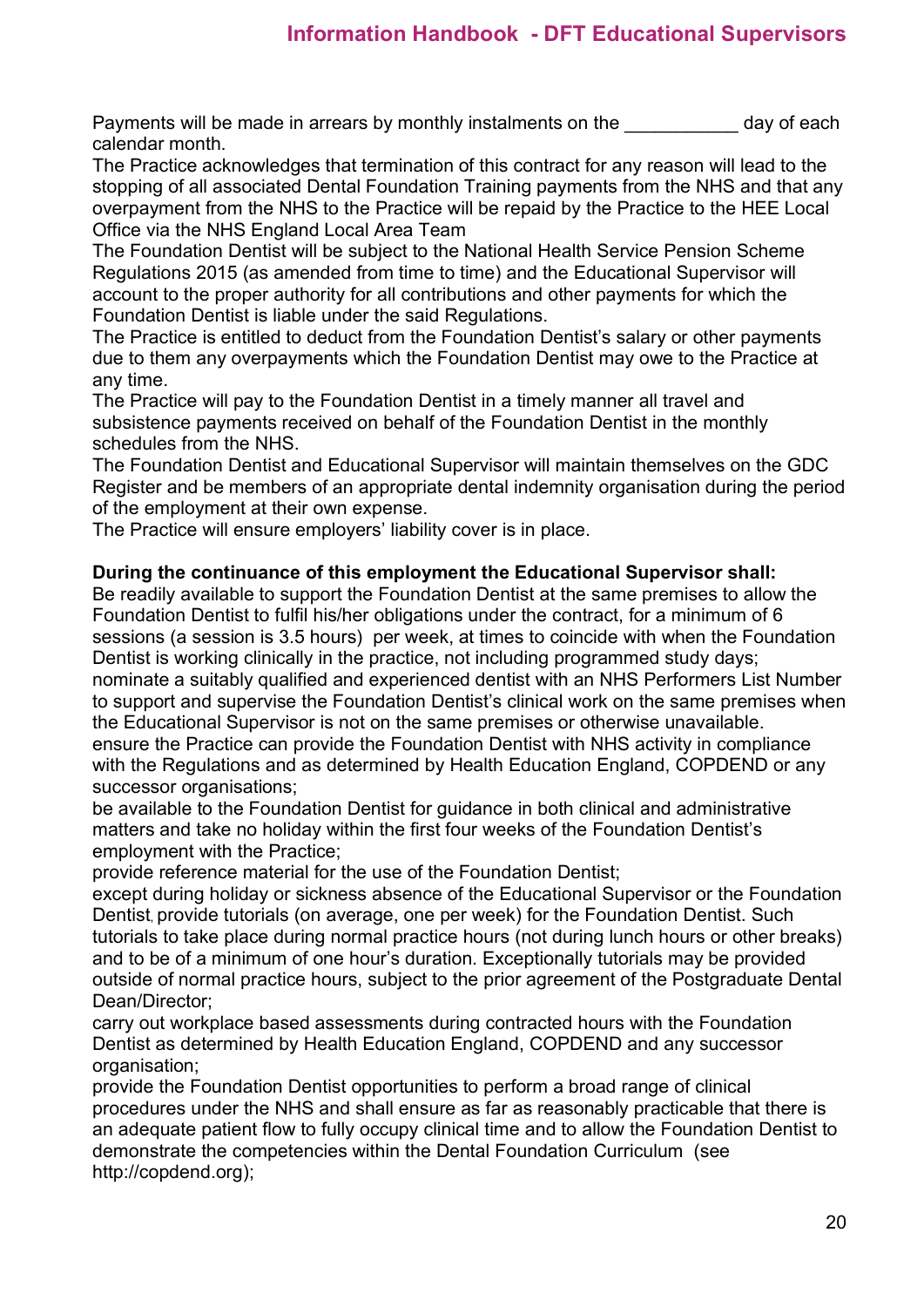complete the required sections of the Dental Foundation Training e-Portfolio provided by Health Education England, COPDEND and any successor organisation;

inform the Postgraduate Dental Dean/Director immediately in writing if the circumstances of the Educational Supervisor, the Practice or the Foundation Dentist change in such a way as to alter the contract of employment or training contract;

inform the Postgraduate Dental Dean/Director immediately should the Foundation Dentist have a cumulative sickness absence greater than 10 days during the duration of this contract;

inform the Postgraduate Dental Dean/Director immediately should the Practice, the Foundation Dentist or the Educational Supervisor be investigated by any NHS body and/or the GDC; and

fulfil the obligations and responsibilities of Educational Supervisors as set out in the Educational Supervisor's educational agreement with Health Education England **[INSERT LOCAL OFFICE]**.

#### **During the continuance of this employment the Practice shall:**

provide the Foundation Dentist with in-surgery access to the internet during working hours; allow and require the Foundation Dentist to attend a minimum of 30 study days or equivalent prescribed virtual or on-line activities in the year as required by the Postgraduate Dental Dean/Director; (or equivalent) and allow the Foundation Dentist to work in practice clinically as a Foundation Dentist on those days when study days are not organised or have been cancelled;

provide the Foundation Dentist without charge satisfactory equipment (including personal protection equipment) and facilities to comply with health and safety and infection control standards as contained in the Department of Health and Social Care's guidance or successor body;

provide the Foundation Dentist with administrative support and the assistance of a suitable experienced and trained dental nurse;

ensure that the Hepatitis B immunisation status of the Foundation Dentist is in line with local guidelines and that the Foundation Dentist is compliant with other blood borne virus policies, where applicable;

nominate a named Practice employee, owner or officer to be the Practice's Lead Contact, [**ADD NAME OF CONTACT**] who shall be a suitably qualified and senior member of the Practice, to liaise with the Postgraduate Dental Dean/Director; and

inform the Postgraduate Dental Dean/Director immediately should the Foundation Dentist or the Educational Supervisor have a cumulative sickness absence greater than 10 days during the duration of this contract.

ensure that the Educational Supervisor receives the payment made to the Practice to supervise the Foundation Dentist without deductions.

Allow the Foundation Dentist to undertake educational activities outside the practice environment as prescribed by the Postgraduate Dental Dean/Director, for a maximum of two days per week inclusive of study days.

Inform the Postgraduate Dental Dean/Director immediately in writing if the circumstances of the Educational Supervisor, the Practice or the Foundation Dentist change in such a way as to alter the contract of employment or training contract.

### **During the continuance of this employment the Foundation Dentist shall**:

fulfil and obey all lawful and reasonable directions and orders of the Educational Supervisor and the Practice and not at any time except in the case of illness or other unavoidable cause or permitted holidays be absent from the Practice without its consent;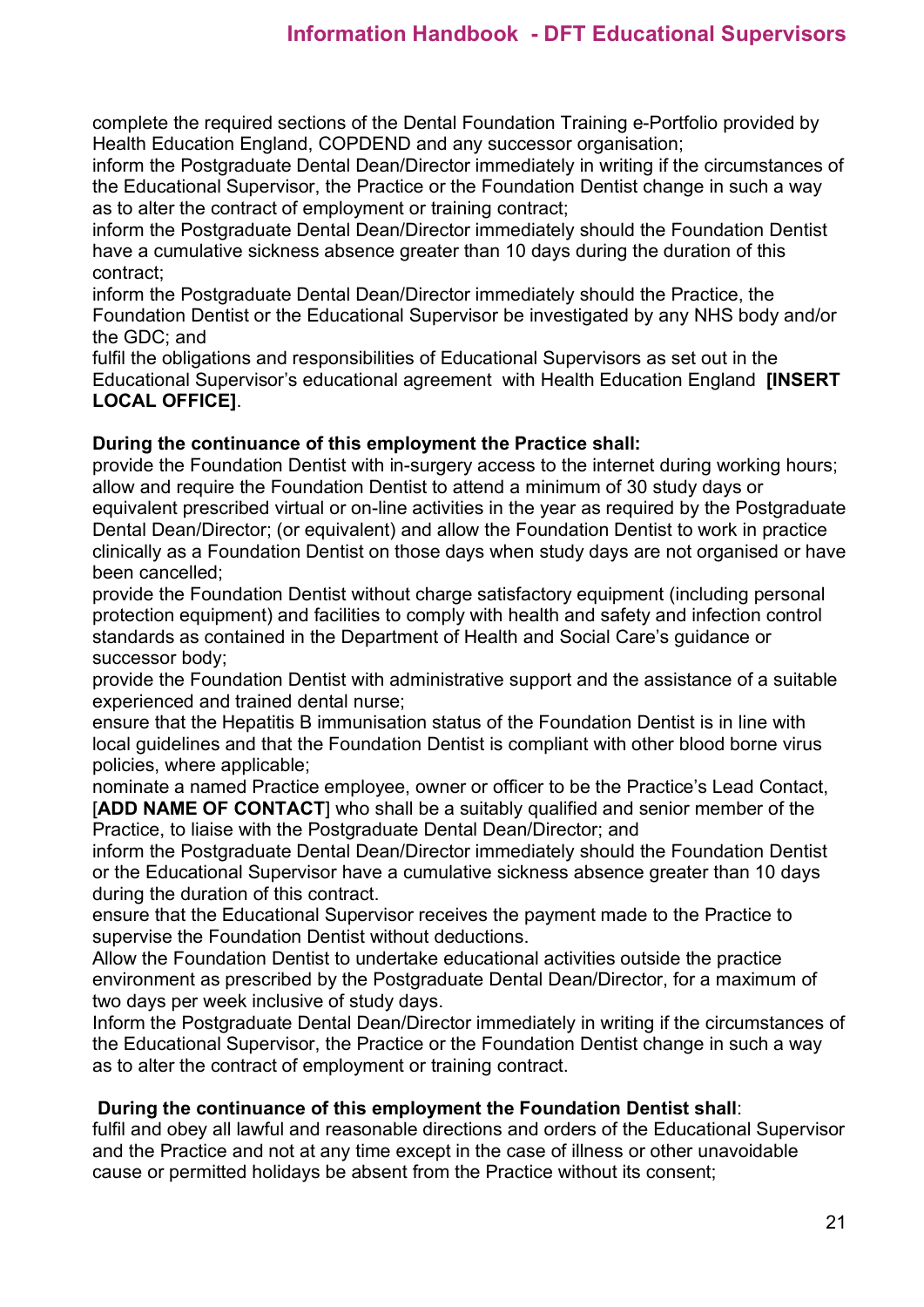maintain a professional approach in behaviours, attitude and demeanour and work cooperatively with colleagues in the Practice, educators and employees of Health Education England, in particular with the dental nurse assigned to him/her;

where reasonably practicable, allow the Educational Supervisor access to the Foundation Dentist's summary of performance as set out in the Foundation Dentist's Passport or similar document detailing their dental experience during their undergraduate dental degree. follow all of the Practice's protocols for taking fees for any NHS or necessary private work which the Foundation Dentist may carry out whilst at the Practice. The Foundation Dentist will not be paid any sums in addition to their salary as set in clause [10]. Any private fees for work done by the Foundation Dentist will accrue to the Practice;

keep all usual and necessary dental charts and an appropriate record of the work done for all patients attended to by him/her following current good practice, and follow and practise as advised by the Educational Supervisor or the Practice in relation to record keeping; devote his/her whole time to the Practice during the hours specified in clause [20]. The Foundation Dentist must not, without prior written consent of the Educational Supervisor and Postgraduate Dental Dean be employed (or otherwise engaged as a consultant, worker or as a director or partner), concerned or interested in any other trade or business or profession (unless a registered holder of not more than 5% of the total issued share capital)

unless as part of the training programme, not normally attend any patient or perform any operation or prosthetic work for any person other than the Practice. For the avoidance of doubt, the Foundation Dentist is prohibited from performing any out of hours work during the course of this contract unless it is with the prior written consent of the Educational Supervisor and the Postgraduate Dental Dean/Director. The Foundation Dentist should only perform operations they have been trained and are indemnified to do and should not perform operations outside the GDC Scope of Practice or their indemnity cover.

observe and conform to the provisions of the Dentists Act 1984 so far as they relate to the Foundation Dentist or his/her employment and observe and conform to all the Standards for the Dental Team, as set out by the GDC and commit to provide care in accordance with CQC imperatives.

attend all study day courses and equivalent prescribed virtual or on-line activities as are set out in the published programme and shall not, except in case of illness or other unavoidable cause, absent himself/herself from any such course without the prior consent both of the Educational Supervisor and Health Education England

**[INSERT LOCAL OFFICE]**. Such consent will only be given in exceptional circumstances and is subject to the agreement of the Training Programme Director and the Associate Dean for Dental Foundation Training following written application at least 6 weeks in advance. The Foundation Dentist will be expected to make up any study days missed with suitable equivalent training/education at the Foundation Dentist's cost which has been agreed in advance with the Associate Dean for Dental Foundation Training. All study day courses and equivalent prescribed virtual or online activities must be attended from the UK unless in exceptional circumstances and where prior written agreement is given by the **[Dental Postgraduate Dean/OTHER PLEASE INSERT**].

attend tutorials (on average, one per week) with the Educational Supervisor and participate in work-based assessments as determined by the Health Education England **[INSERT LOCAL OFFICE]**.

maintain and complete the Foundation Training e-Portfolio provided by Health Education England **[INSERT LOCAL OFFICE**], COPDEND and successor organisations.

undertake such educational studies as may be reasonably advised from time to time by the Training Programme Director and the Associate Dean for Dental Foundation Training.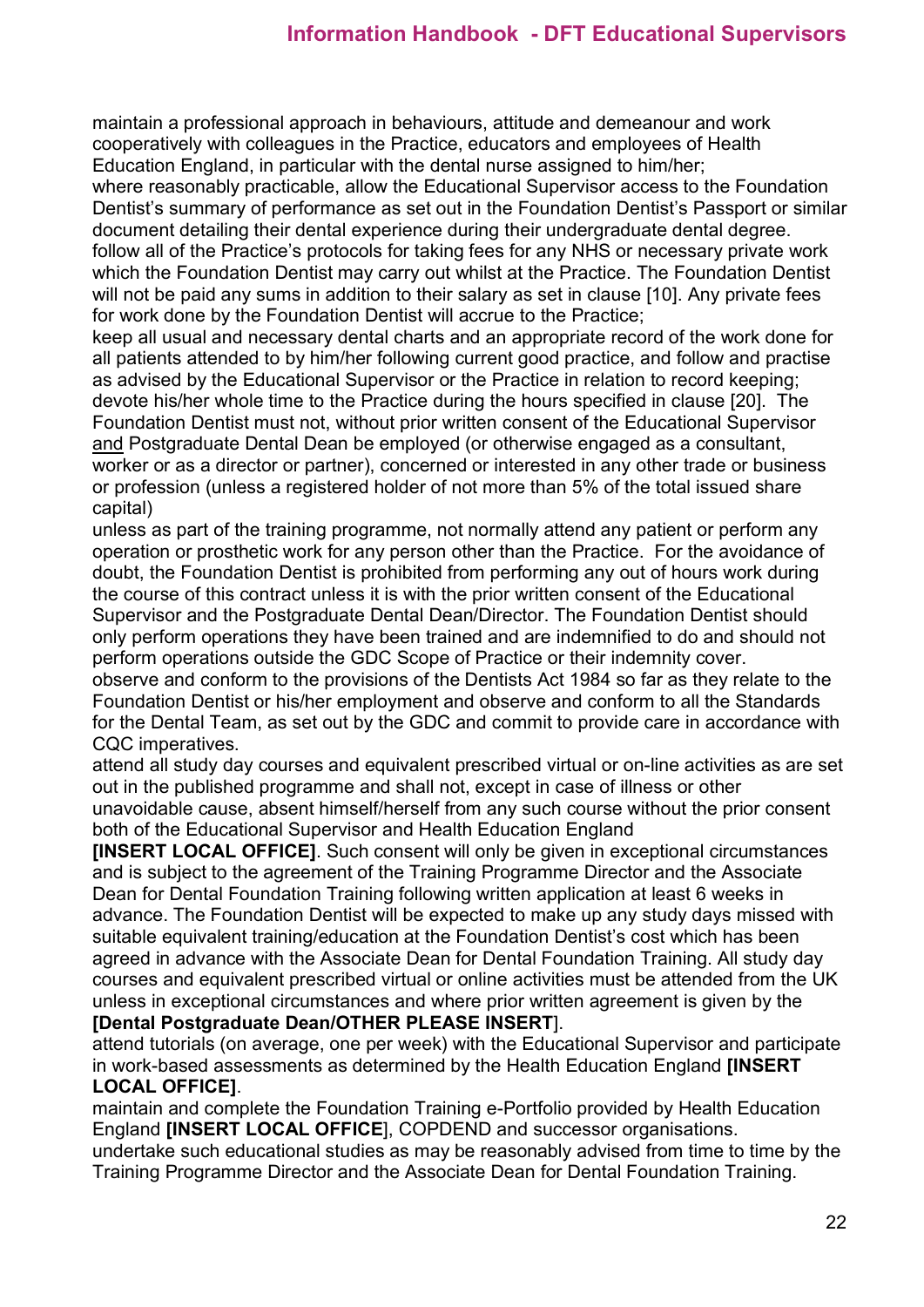inform the Postgraduate Dental Dean/Director, Practice and Educational Supervisor of any alteration in his/her circumstances which might affect this contract of employment; and fulfil the obligations and responsibilities of Foundation Dentists in the Dental Foundation Training scheme as contained in Foundation Dentist's educational agreement with Health Education England **[INSERT LOCAL OFFICE]** and the standards expected by the GDC of a dental practitioner.

The Foundation Dentist will normally work 35 hours per week at times as specified by the Practice. Hours worked will usually be between 8am and 8pm Monday to Saturday and a maximum of 6 days in any week inclusive of study days; with a maximum of 8 hours worked in a single day. However, you may be required to work such additional hours as may be necessary for the proper performance of your duties without extra remuneration.

The Foundation Dentist shall be entitled to 5.6 weeks' holiday, including bank holidays, with full pay during the period of twelve months in the Practice, pro rata for part-time working. Such holidays shall be taken at the times agreed between the parties. The Foundation Dentist shall not take more than 3 days annual leave within the first 8 weeks of the training year or take holidays on study days without the written approval, in advance, of the Associate Dean for Foundation Training and Postgraduate Dental Dean/Director. Where employment ends or is terminated a payment will be made on a pro-rata basis in respect of any accrued holiday entitlement that has arisen in the relevant leave year but has not been taken on the date of termination.

A deduction will be made from the Foundation Dentist's final pay on a pro-rata basis for any holiday taken in excess of their entitlement in that leave year at the date of termination. If absent due to sickness the Foundation Dentist is entitled to one month's full pay and two months' half pay. Any entitlement to sick pay ends when this contract ends or is terminated by either party. If the Foundation Dentist is absent from work for any reason, he/she must notify **[Position]** of the reason for absence as soon as possible but no later than **[TIME] on** the first day of absence to give the reason for absence and, if possible, to say when they hope to return to work. Unauthorised absence will not be paid.

The Foundation Dentist should fill out a self-certification form for any period of absence due to illness lasting less than 7 days. For any period of incapacity due to sickness or injury which lasts for seven consecutive days or more, a doctor's certificate stating the reason for absence must be obtained at the Foundation Dentist's own cost and supplied to

**[POSITION].** Further certificates must be obtained if the absence continues for longer than the period of the original certificate. Cumulative absence of greater than 10 days during the training year must be reported by the Foundation Dentist to the Postgraduate Dean/Director and will be reviewed by the Postgraduate Dean/Director for possible extension or termination of training.

The Foundation Dentist agrees to consent to a reasonable request for a medical examination (at the Practice's expense) by a doctor nominated by the Practice should the Practice so require. The Foundation Dentist agrees that any report produced in connection with any such examination may be disclosed to the Practice and Health Education England **[INSERT LOCAL OFFICE]** and the Educational Supervisor and the Postgraduate Dean/Director may discuss the contents of the report with the relevant doctor.

Upon notification to the Practice of pregnancy or adoption, the Foundation Dentist may be entitled to maternity, paternity, adoption or shared parental leave (Statutory Leave). During the period of Statutory Leave, the Foundation Dentist's fixed-term contract of employment shall continue unless either party expressly ends it or this fixed-term contract expires. Foundation Training will not be extended to allow a Foundation Dentist to complete Statutory Leave. Any new contract agreed between the Foundation Dentist, the Practice and the Educational Supervisor must be approved in advance by the Postgraduate Dental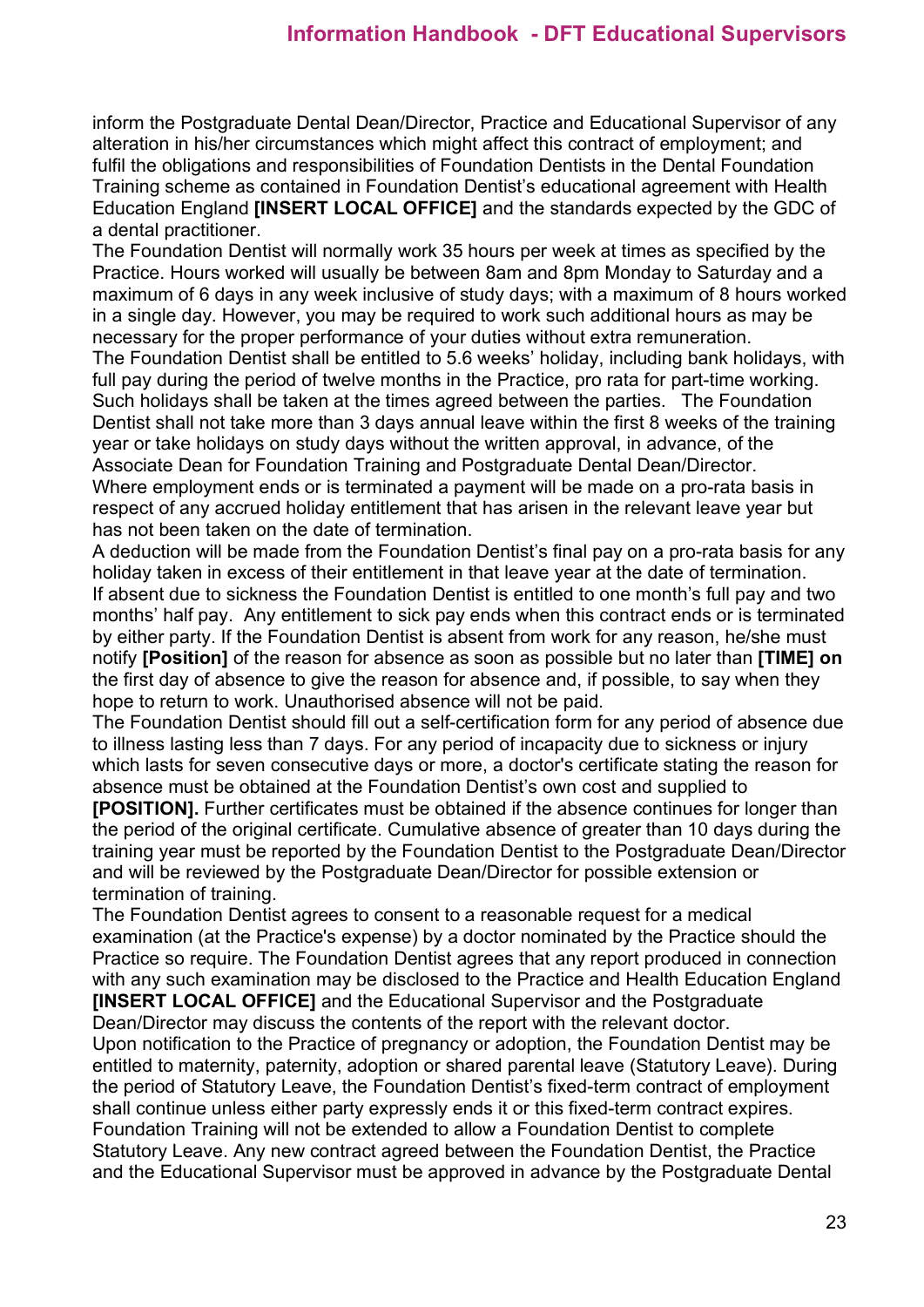Dean/Director. A Foundation Dentist, who properly qualifies with sufficient continuous employment with the Practice, shall be entitled to Statutory Maternity, Paternity, Adoption or Shared Parental Pay as the case may be. The Foundation Dentist may also be entitled to receive parental bereavement leave and parental bereavement pay subject to satisfying the eligibility criteria in the relevant circumstances.

Nothing in this contract shall entitle the Foundation Dentist to any of the rights or expose him/her to any of the liabilities of a partner or associate, or constitute in any way the relationship of partners or associateship between the Educational Supervisor and the Foundation Dentist.

The Foundation Dentist should note the Practice's disciplinary and grievance procedures. The grievance procedure is contained within Appendix 1 to this agreement. Should the Foundation Dentist have any complaint or grievance regarding his/her employment or terms and conditions relating to that employment, the Foundation Dentist should raise the matter initially with the Practice and notify the Postgraduate Dental Dean/Director or his/her nominated deputy. The full disciplinary rules in place in the Practice are set out in Appendix 2.

The Educational Supervisor reserves the right to suspend the Foundation Dentist with pay for a period of no longer than necessary for the purposes of investigating any allegation of misconduct or neglect against the Foundation Dentist. Any suspension must be immediately informed to the Postgraduate Dental Dean/Director of Postgraduate Dental Education in Health Education England **[INSERT LOCAL OFFICE]**.

The Foundation Dentist shall not use or disclose to any person either during or at any time after his/her employment with the Practice any confidential information about the business or affairs of the Educational Supervisor or Practice or any of the Educational Supervisor's patients or Practice employees.

For the purposes of clause [31], confidential information means any personal information or matter which is not in the public domain and which relates to the affairs of the Practice, Educational Supervisor or any of the Educational Supervisor's patients or Practice employees.

The restriction in Clause [31] does not:

prevent the Foundation Dentist from making a protected disclosure within the meaning of section 43A of the Employment Rights Act 1996; or

apply to any disclosure that has been authorised by the Practice, as required by law; or the GDC or Health Education England **[INSERT LOCAL OFFICE]**.

All documents, manuals, hardware and software provided for the Foundation Dentist's use by the Practice, and any data or documents (including copies) produced, maintained or stored on the Practice's computer systems or other electronic equipment (including mobile phones), remain the property of the Practice.

The Foundation Dentist acknowledges and agrees that their personal data will be collected and processed by the Practice in accordance the requirements set out in the UK Data Protection Act 2018 and General Data Protection Regulation 2018. The Foundation Dentist acknowledges and agrees that their personal data may be shared by the Practice with others who have responsibility for the organisation, management and delivery of Dental Foundation Training where it is appropriate to do so.

The Foundation Dentist shall comply with the Practice's data protection policy when handling employee or patient data in the course of their training.

Any Practice property in the Foundation Dentist's possession and any original or copy documents obtained by the Foundation Dentist in the course of his/her employment shall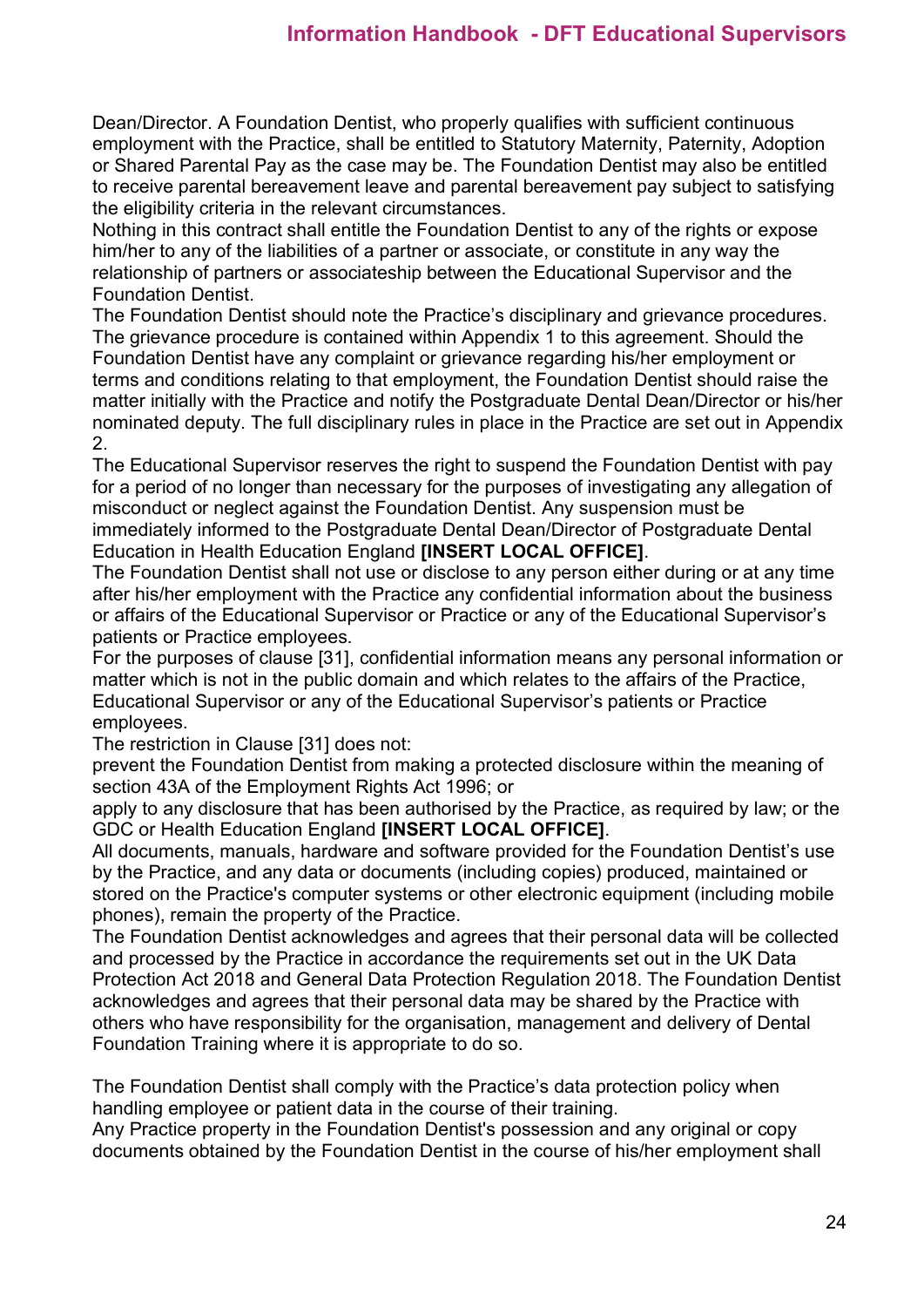be returned to the Practice at any time on request and in any event prior to the termination of the Foundation Dentist's employment with the Practice.

Should the Educational Supervisor become unavailable to supervise the Foundation Dentist for two weeks or more due to sickness, maternity leave or any other reason, the Practice and/or the Educational Supervisor will ensure that they contact the Postgraduate Dental Dean/Director to agree alternative arrangements for supervision.

In this agreement references to any enactment order regulation or other similar instrument shall be construed as a reference to such enactment order regulation or instrument as amended from time to time or as replaced by any subsequent enactment order regulation or instrument.

### **Signed as a deed by the Educational Supervisor [Insert signatory name]**

**…………………………..** 

**in the presence of:**

**............................. Witness [Insert witness name] [Insert witness address] [Insert witness occupation]**

**Signed as a deed by the Foundation Dentist [Insert signatory name]** 

**…………………………..** 

**in the presence of:**

**............................. Witness [Insert witness name] [Insert witness address] [Insert witness occupation]**

**Option 1: FOR Practices that are COMPANIES / LLPs**

**Executed as a deed by [Insert Practice company / LLP name] acting by [insert signatory name]**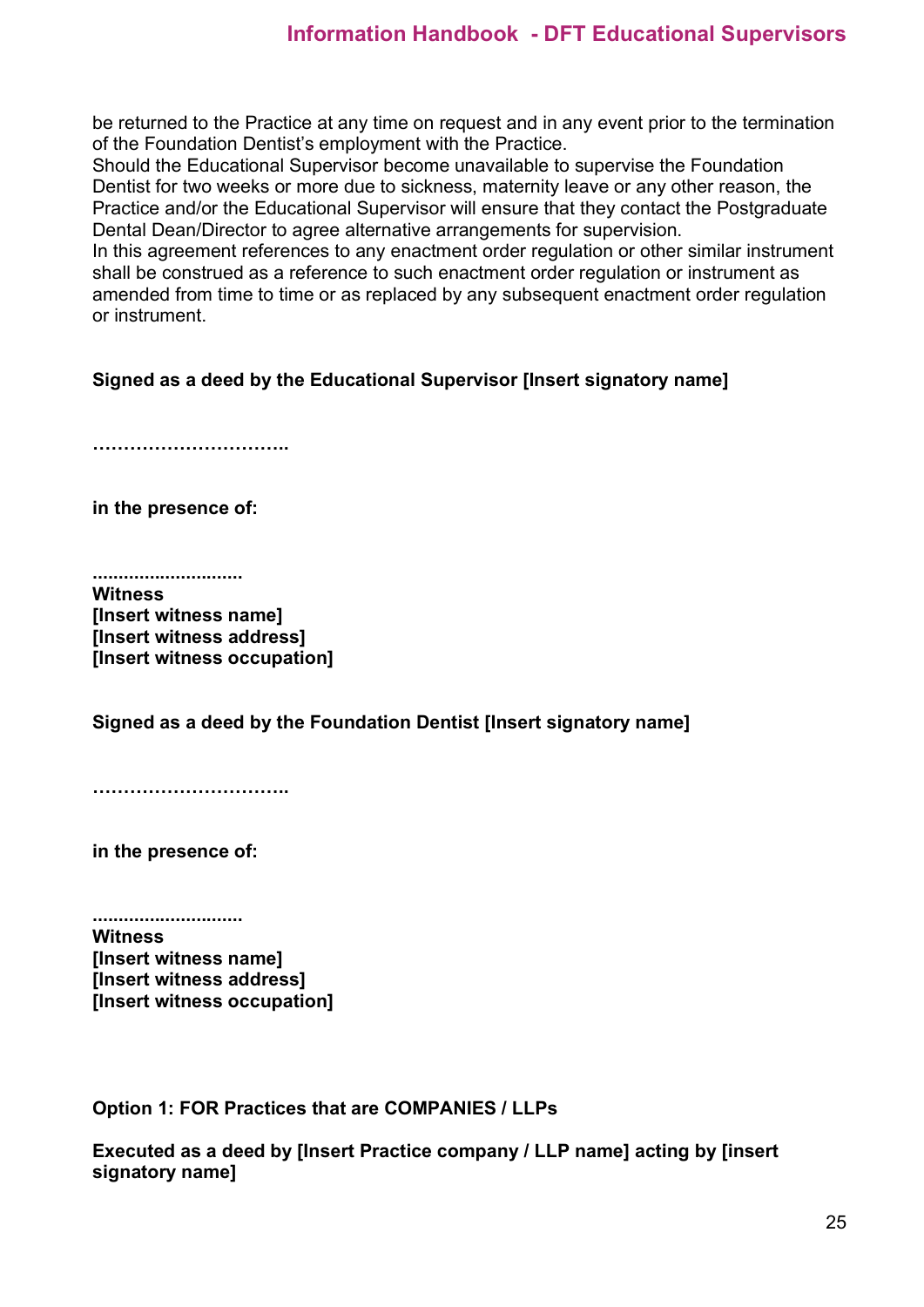**………………………….. ["Director" for company / "Member" for LLP] in the presence of:**

**............................. Witness** [Insert witness name] [Insert witness address] [Insert witness occupation]

#### **Option 2: FOR Practices that are PARTNERSHIPS**

**[Drafting note – because a partnership does not have its own legal status independently of the individual partners who participate in it, in order for a deed to be validly executed by a partnership either (i) all of the partners comprising the partnership must sign the document in their own right or (ii) evidence must be obtained (eg a valid power of attorney) that the partner(s) signing the document are duly authorised to do so on behalf of all the partners comprising the partnership. In most cases the partners will be individual persons in which case the form of words below is to be used, though if a partner is a company, the form of words above should be used.]** 

**Executed as a deed by [Insert name of signatory] in their capacity as a partner of [Insert partnership name]** 

**.................... Partner**

**in the presence of:**

**.................... Witness** [Insert witness name] [Insert witness address] [Insert witness occupation]

### **Option 3: FOR Practices that are sole traders**

**Executed as a deed by [Insert Practice owner's name]:**

**………………………….. In their capacity as Owner of the Practice in the presence of:**

**.............................**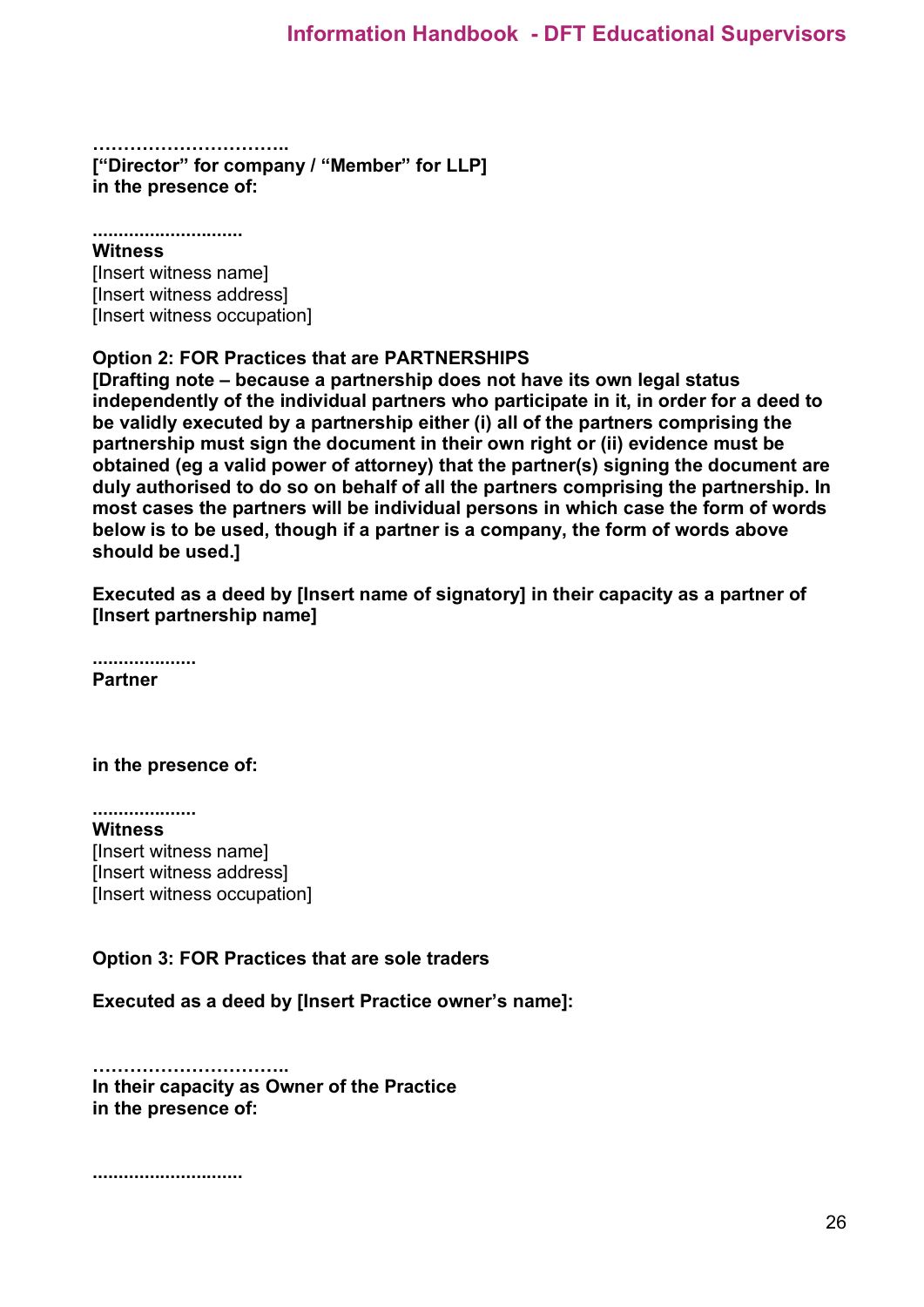**Witness** [Insert witness name] [Insert witness address] [Insert witness occupation]

**[Drafting note – in the event that any other capacity of legal entity is proposed to sign the deed, you should consider taking legal advice on the form of signature block prior to completion]**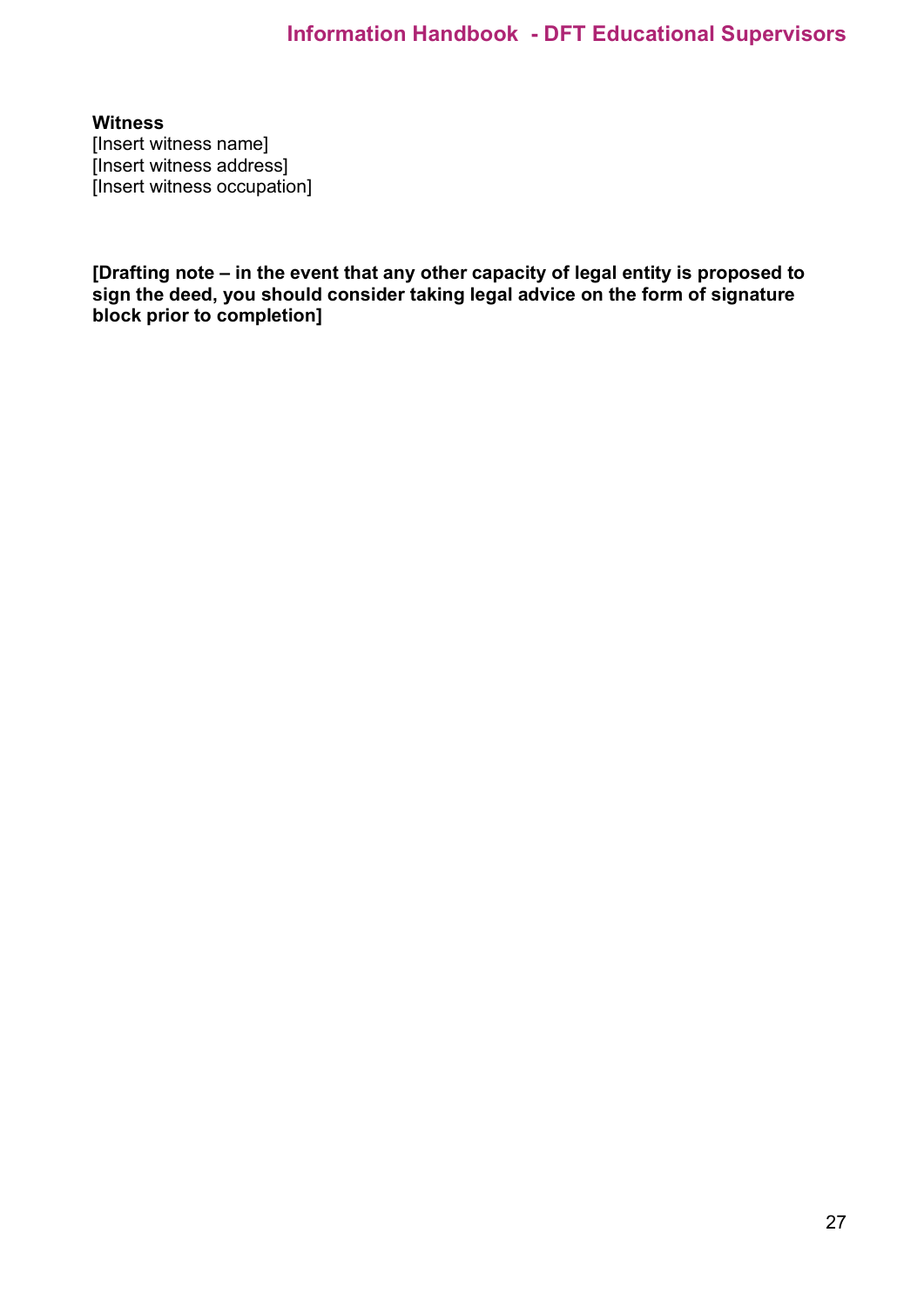#### **HEALTH EDUCATION ENGLAND [ADD LOCAL OFFICE] EDUCATIONAL AGREEMENT DENTAL FOUNDATION TRAINING SCHEME IN GENERAL DENTAL PRACTICE**

**THE PURPOSE OF THIS EDUCATIONAL AGREEMENT IS TO SET OUT THE TERMS OF YOUR PARTICIPATION AS A FOUNDATION DENTIST ON THE HEALTH EDUCATION ENGLAND [ADD LOCAL OFFICE] DENTAL FOUNDATION TRAINING SCHEME. THIS IS NOT A CONTRACT OF EMPLOYMENT.**

**This is to confirm that:**

**NAME:** 

**ADDRESS:**

has been successfully appointed through the national recruitment process to a Dental Foundation Training (DFT) place within **[ADD HEE LOCAL OFFICE and SCHEME NAME].** 

Your allocated practice is **[ADD NAME OF PRACTICE]** ('the Practice') and your allocated Educational Supervisor (ES) is **[ADD NAME OF ES].** The training place will be for one year commencing on **[ADD DATE]** and ending on **[ADD DATE].**

This educational agreement should be read in conjunction with the Committee of Postgraduate Dental Deans and Directors (COPDEND) approved national DFT contract ('the Contract'). The Contract will be provided to you by the Practice. It is your contract of employment with the Practice and must be signed by you; your Educational Supervisor; and the Practice. Please return a copy of it by email to **[ADD PERSON]** by **[ADD DATE].**

Dental Foundation Training is subject to the requirements set out in the A Reference Guide for Dental Foundation Training in England, Wales and Northern Ireland, known as the Dental Blue Guide.

As the Foundation Dentist (FD) named above you agree to comply with the requirements set out below and shall carry out, to the best of your abilities, the duties listed below for the period of your DFT placement,:

Take up the FD placement at the Practice; enter into the nationally agreed Contract with your Educational Supervisor and Practice and abide by its terms in all respects.

Devote your whole time to the Practice during the agreed hours of work, as set out in the Contract except where required to take part in other educational activities prescribed by the Postgraduate Dental Dean or the Associate Dean for Dental Foundation Training or required by the Postgraduate Dental Dean or the Associate Dean for Dental Foundation Training to be redeployed to support the NHS respond to a public health emergency

Not to work any additional hours, outside the agreed hours of work, for additional monies within or outside the practice without the prior written consent of your Educational Supervisor and the Postgraduate Dental Dean/Director.

Not [without prior written consent of your Educational Supervisor and the Postgraduate Dental Dean] be employed (or otherwise engaged as a consultant, worker or as a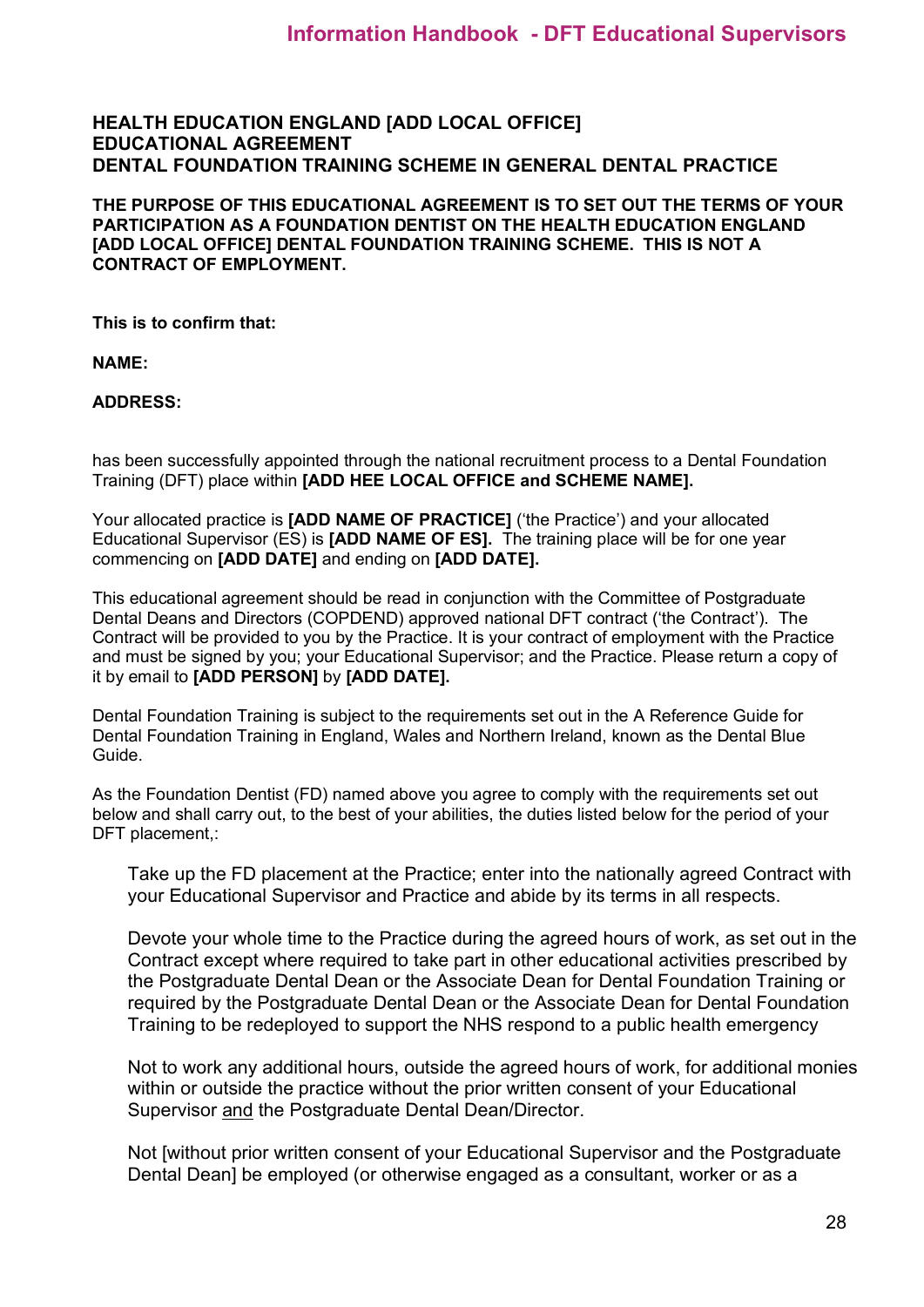director or partner), concerned or interested in any other trade or business or profession (unless a registered holder of not more than 5% of the total issued share capital).

Participate in an initial Personal Development Planning interview with your Educational Supervisor to identify your strengths and weaknesses and work with your Educational Supervisor to draw up and work to a personal development plan (PDP). Personal Development Planning is an integral part of the DFT programme. You agree to make your record of undergraduate experience and activity, provided by your dental school, available to your Educational Supervisor at the meeting to support the planning process.

Work under the direction of your Educational Supervisor and nominated dentist; seek advice and help on clinical and administrative matters where necessary.

Observe and conform to the provisions of the Dentists Act 1984 and the Dental Blue Guide so far as they relate to you or your employment; maintain a professional attitude and demeanour, ensure that you treat colleagues and patients with dignity and respect; do not discriminate on any protected ground and, at all times, observe and conform to all the Standards For Dental Professionals, as set out by the GDC. Your training placement is subject to your entry on the Dental Performers List.

You must immediately inform the Postgraduate Dental Dean/Director, Practice and your Educational Supervisor of any alteration in your circumstances which might affect this Educational Agreement and the progression of your training. This includes any prolonged absence from training due to sick leave, maternity, paternity or shared parental leave or being denied entry to the Dental Performers List.

In the interests of good patient care and the good management of the practice, draw your Educational Supervisor's attention to any problems encountered immediately when they become apparent.

Attend regular tutorials (usually weekly) within normal working hours (such tutorials to be of at least one hour's duration and recorded and reflected upon in the DFT e-Portfolio).

Participate in all study day courses and equivalent prescribed virtual or on-line activities as are set out in the published programme and you shall not, except in case of illness or other unavoidable cause, fail to attend any such course without the prior consent of both your Educational Supervisor and Health Education England [ADD LOCAL OFFICE]. Such consent will only be allowed in exceptional circumstances and is subject to the agreement of the Training Programme Director, Associate Dean/Regional Dental Foundation Training Advisor and the Postgraduate Dental Dean/Director following your written application at least 6 weeks in advance. If granted, you will be expected to make up any study days missed with suitable equivalent training/education, agreed in advance with the Associate Dean/Regional Dental Foundation Training Advisor. All study day courses and equivalent prescribed virtual or online activities must be attended from the UK unless in exceptional circumstances and where prior written agreement is given by the **Dental Postgraduate Dean and Education Supervisor.**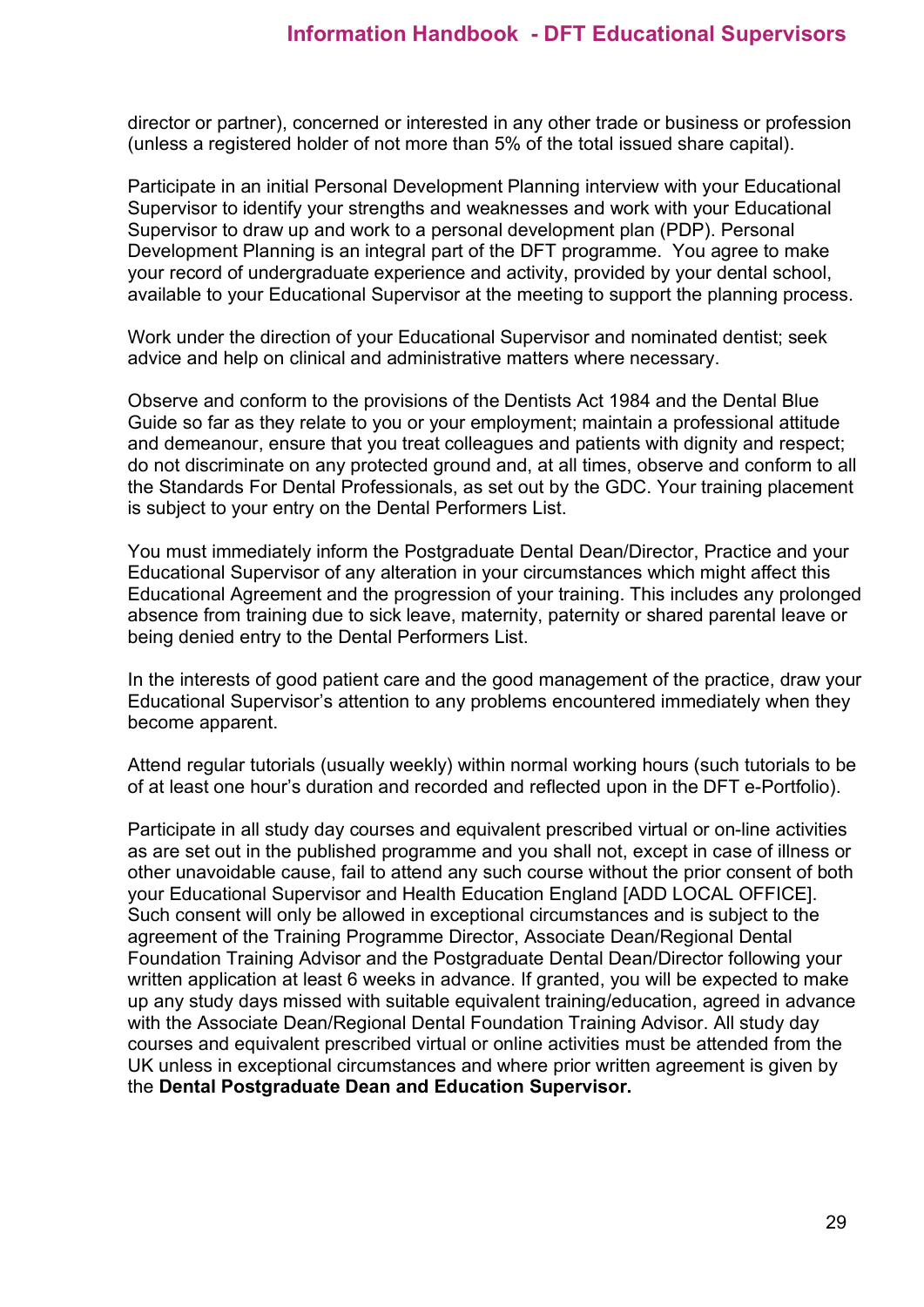Co-operate with your Educational Supervisor and the Practice to ensure that you make the most of the facilities and opportunities provided, particularly training opportunities, so that a wide range of NHS practice is experienced and so that, as far as is reasonably possible, you are fully occupied.

You must undertake such educational studies as may be reasonably advised from time to time by the Regional Foundation Training Advisor/Associate Dean/DFT Training Programme Director of DFT or your Educational Supervisor.

Work with your Educational Supervisor and nominated dentist to ensure that your progress and professional development are assessed and monitored, using the DFT e-Portfolio and any other material provided for this purpose; and to ensure that the relevant documentation is kept up-to-date. You must maintain and complete your eportfolio regularly and in a timely manner.

Undertake any specified activities as part of the assessment process within DFT. This includes making yourself available for work-based assessments and any scheme specific requirements, such as case studies, coursework, or clinical audits as required by Health Education England **[ADD LOCAL OFFICE]** and responding in a timely fashion to its requests for information, feedback and questionnaires sent to you.

Act as a full and committed member of the dental practice team at the training Practice, participating in Practice meetings, following proper Practice protocols and cooperating with Practice staff in all respects.

Take out and maintain professional indemnity cover throughout the training period and practise according to General Dental Council and other relevant professional guidelines.

Comply with the process required for satisfactory completion of the DFT scheme, including any interim and final assessment of progress. Should further training time be required to complete the scheme, Health Education England **[ADD LOCAL OFFICE]** will endeavour to find an appropriate training placement. Please note that additional training may be at a placement other than the Practice detailed above. The award of an Outcome 4 (Termination of Training) by a RCP Panel which is upheld at appeal (if necessary) will automatically result in the termination of your place on the DFT programme.

In the event of disagreement or dispute with your Educational Supervisor and/or the Practice, you should first try to resolve this informally with your Educational Supervisor and/or the Practice. Where this is not possible you should bring this matter to the attention of the Training Programme Director / who will take appropriate steps to resolve the disagreement or dispute. You are required to assist Health Education England **[ADD LOCAL OFFICE]** to resolve any disagreement or dispute that may arise. The DFT TPD shall be made aware of any problems within the training environment without delay.

You acknowledge and agree that your personal data will be collected and processed by Health Education England and that your personal data may be shared with others who have responsibility for the organisation, management and delivery of the Dental Foundation Training Scheme where it is needed to manage your training.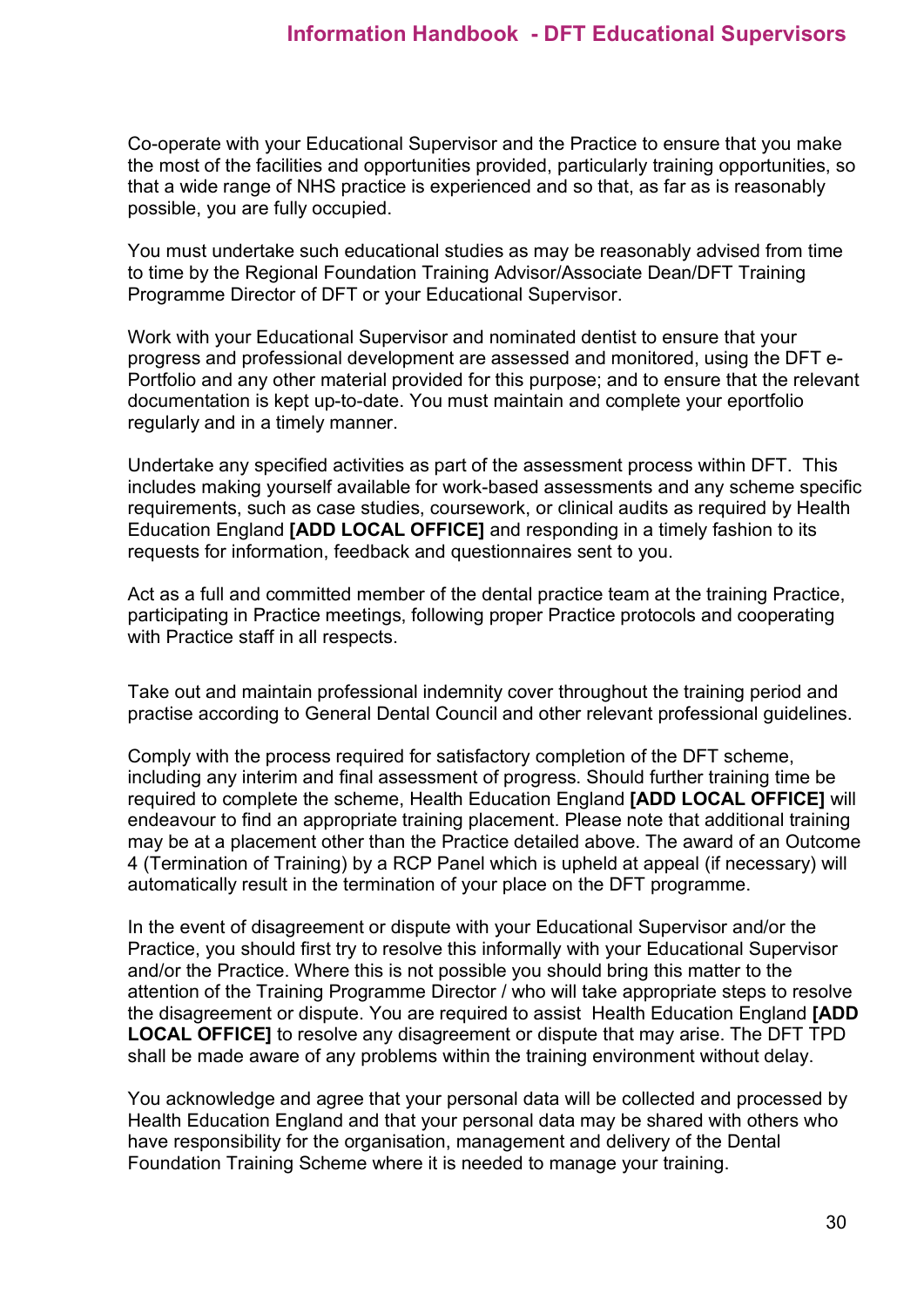You accept that potential breaches of this Educational Agreement will be reviewed by the Postgraduate Dental Dean and/or DFT's Associate Dean/ Regional Foundation Training Advisor and/or TPD.

If at any time, when your health and welfare is a major concern, the Health Education England **[ADD LOCAL OFFICE]** may suspend you from training placement at the Practice. Such a suspension is a neutral act to allow the Health Education England **[ADD LOCAL OFFICE]** to review any issues that may have arisen and, where appropriate, to investigate those concerns. Any suspension will be kept under review by the Health Education England **[ADD LOCAL OFFICE].**

Serious breaches of this Educational Agreement may result in the termination of your place on the DFT programme.

In signing this agreement you confirm that you have read and accepted the terms of the Health Education England privacy notice https://www.hee.nhs.uk/about/privacy-notice

### **SIGNATURE:**

### **[ADD NAME], Postgraduate Dental Dean/Director**

### **SIGNATURE:**

### **[ADD NAME], Foundation Dentist**

### **DATE:**

Please sign and date both copies of this agreement. One copy is for your records and one copy is to be returned to:

**[ADD ADDRESS]**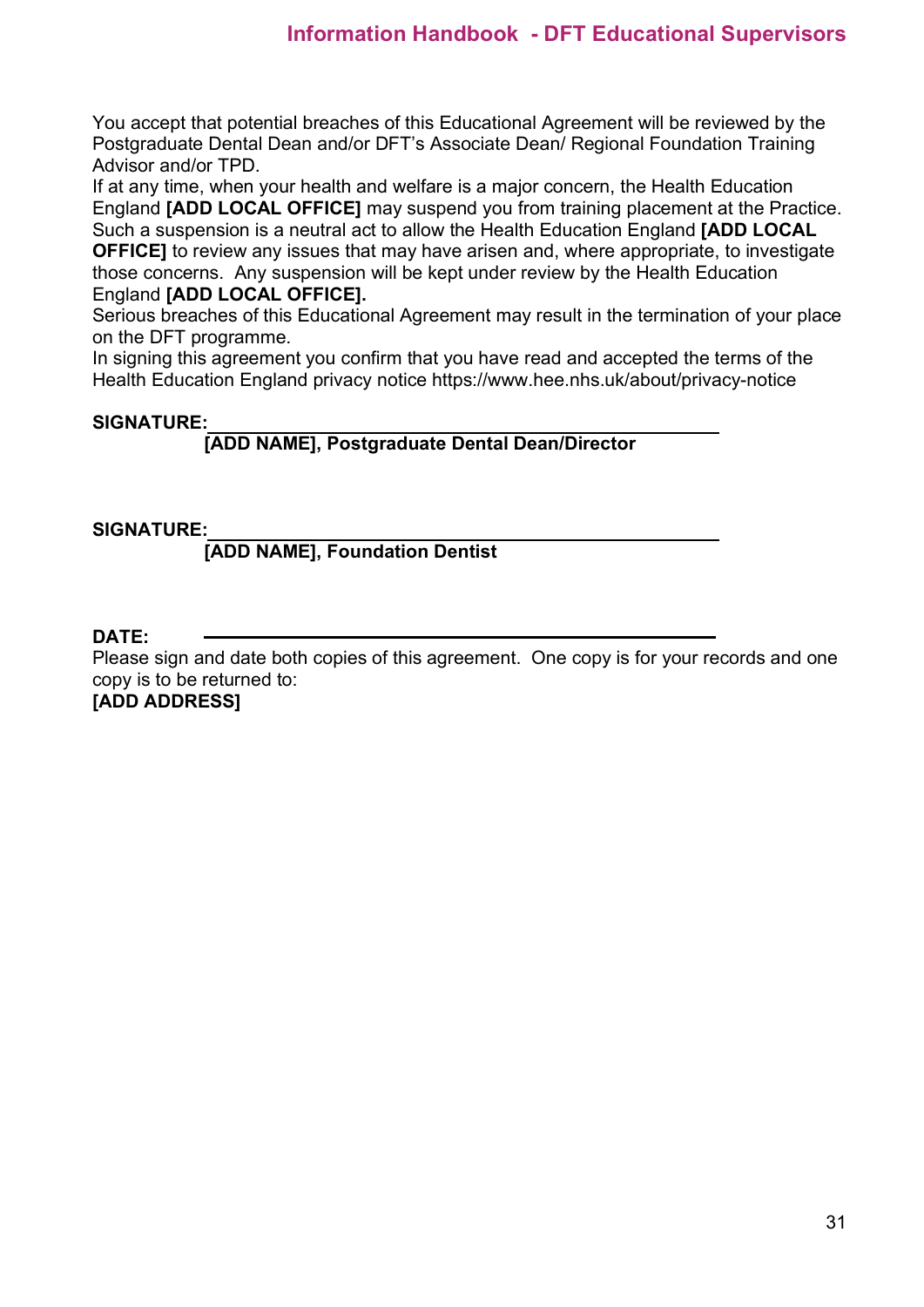

## **Side letter to: Full-Time Dental Foundation Training in the General Dental Services Contract**

Name of Foundation Dentist: ………………………………………..

I/we................................................................................................. Address(es)................................................................................................................... .. (Educational Supervisor and practice owner/partner)

confirm that the Foundation Dentist named above will have the opportunity to engage in clinical dental activity at the above practice(s) for 35 hours a week in a fully equipped and staffed environment, except those weeks when there are Health Education England **[INSERT LOCAL OFFICE]** organised study days or events where the hours will be reduced pro rata.

I/We will nominate a suitably qualified and experienced dentist with an NHS Performers List Number to support and supervise the Foundation Dentist's clinical work on the same premises when the Educational Supervisor is not on the same premises or otherwise unavailable and inform HEE [INSERT LOCAL OFFICE] of the name of the nominated individual;

I/We also confirm that the Foundation Dentist named above will, subject to any restrictions outlined above, have the opportunity to undertake a full range of NHS dental treatments at this practice (these practices), including the following treatments and have the appropriate clinical support in these areas:

Minor oral surgery, to include: division of roots or reflection of simple flap, bone removal, removal of roots, suturing. Complete and partial removable prostheses Conventional and adhesive indirect full and partial coverage restorations Conventional and adhesive bridgework Endodontics, to include multi-rooted teeth Posterior direct composite restorations to include 2 or more surface restorations Stainless steel crowns Cobalt chrome dentures

I/We also confirm that the Foundation Dentist will undertake predominantly NHS treatment during their employment and any private treatment undertaken will not [not normally] exceed more than 5% of the Foundation Dentist's overall workload. I/We also confirm that the Foundation Dentist will not be allowed to work outside the parameters of their indemnity cover and clinical dentistry as described in General Dental Council - Scope of Practice.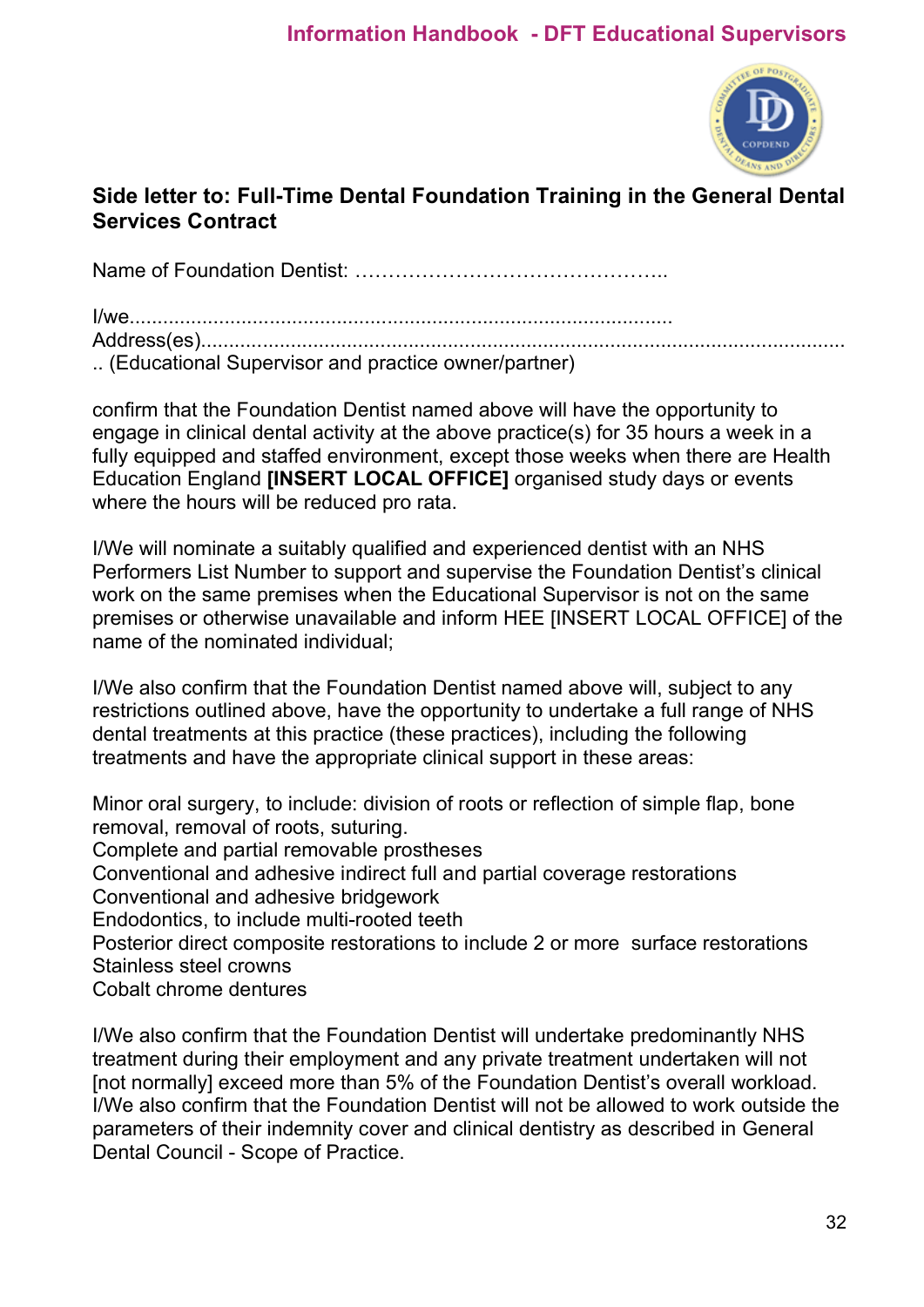Should the Government or NHS England issue guidance or impose restrictions on primary care dentistry that significantly curtail the ability of the Dental Practice to provide a full range of clinical dental activity, alternative arrangements may apply. I/We agree to work with Health Education England to redeploy the Foundation Dentist to support their continued education and training and/or to support the response to a public health emergency. Should NHS England apply an abatement to the service costs to the contractor under the GDS/PDS contract, HEE reserves the right to apply a similar abatement to the service costs of the Dental Foundation Training contract.

I/We agree to refund to HEE **[INSERT LOCAL OFFICE]** via NHS England, any payments associated with Dental Foundation Training due to, for example, a period of sick pay or maternity leave.

(Please return with the Foundation Contract to Health Education England **[INSERT LOCAL OFFICE]** and retain one copy)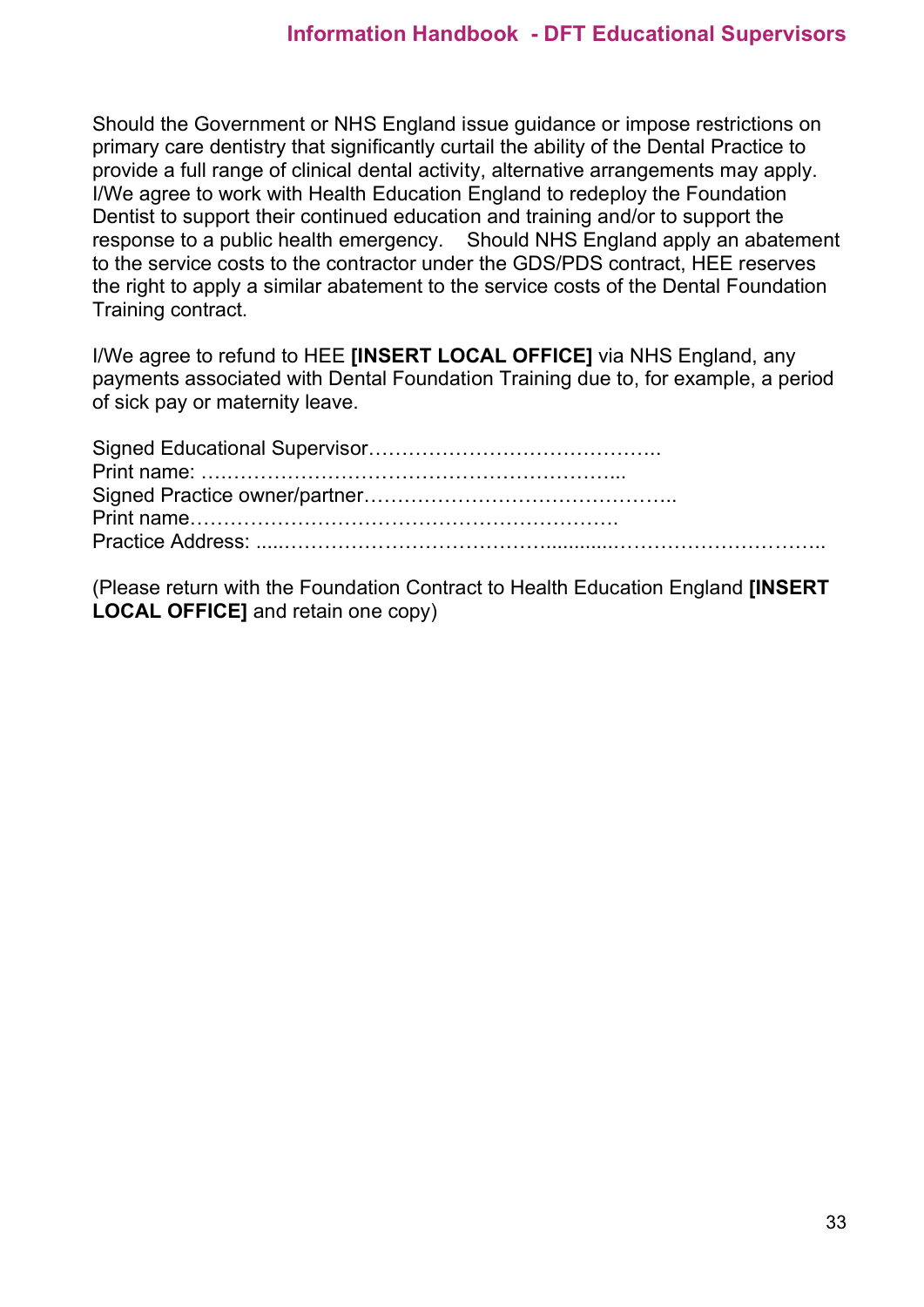## <span id="page-33-0"></span>**The Foundation Curriculum**

## <span id="page-33-1"></span>**A Curriculum for UK Dental Foundation Programme Training - COPDEND**

The Dental Foundation curriculum aims to set the ethos for a lifetime of continuing professional development and create reflective practitioners who are aware of their strengths and weaknesses. It involves Foundation Dentist's (FD's) in both in and out-of-practice activity. The curriculum was designed to cover two years.

The focus of the curriculum is to apply and develop knowledge acquired during undergraduate training, in a general practice environment. The following link may be useful in relation to tutorials:

**[https://www.copdend.org/wp-content/uploads/2018/08/Curriculum-2016-Printable-reverse](https://www.copdend.org/wp-content/uploads/2018/08/Curriculum-2016-Printable-reverse-colourway.pdf)[colourway.pdf](https://www.copdend.org/wp-content/uploads/2018/08/Curriculum-2016-Printable-reverse-colourway.pdf)**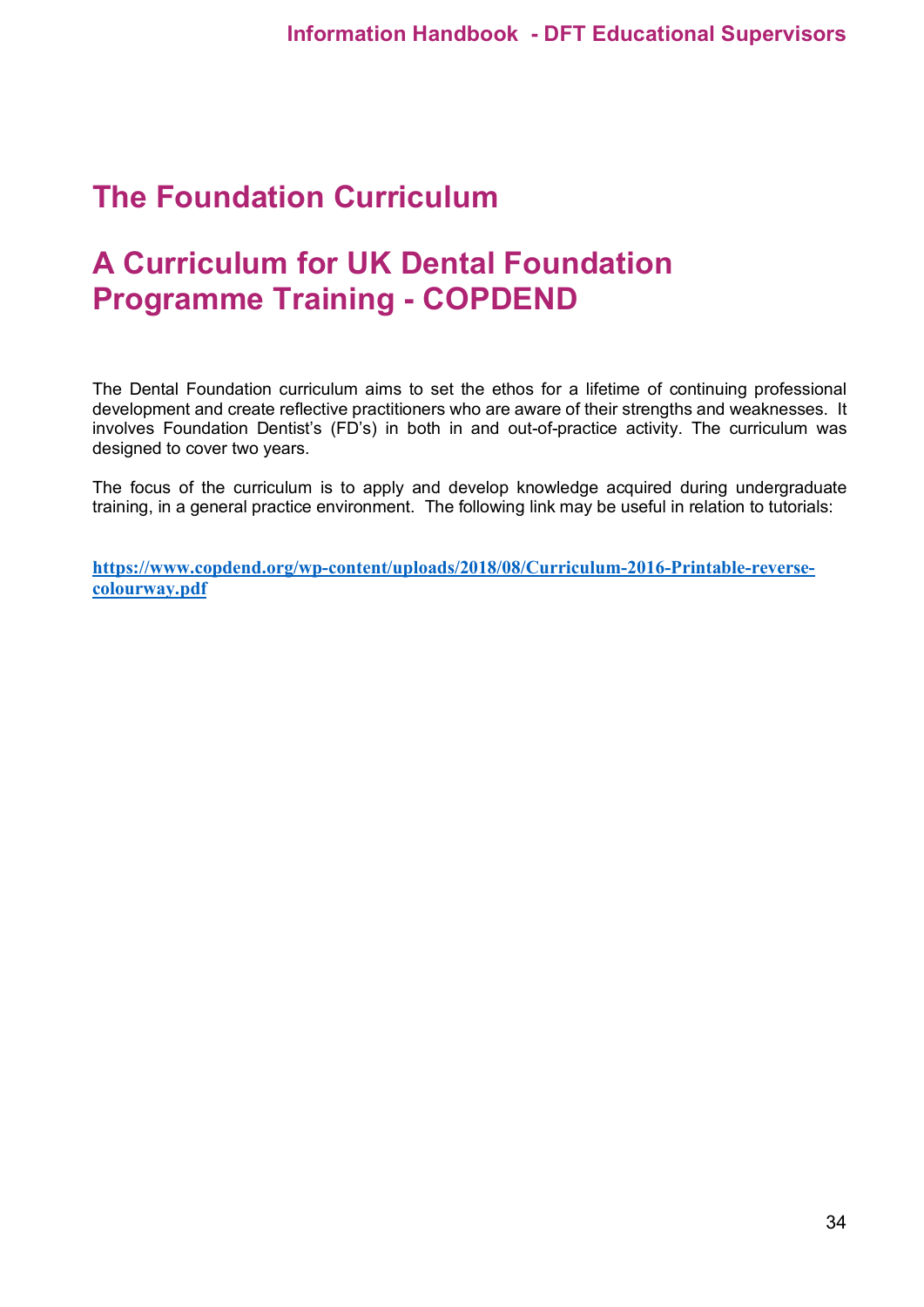## <span id="page-34-0"></span>**FD Forum**

Dental Foundation Training - Foundation Dentist Forum

### **TERMS OF REFERENCE**

#### **OBJECTIVES**

All FDs will have input into the training scheme, to support the quality assurance process of the Dental Section of Health Education England (working across the North West). Nominated FDs from each scheme will act as representatives for their scheme, liaising with colleagues to bring ideas, suggestions and comments to the Forum.

#### **QUORUM**

All members form the quorum. Meetings which are not quorate may proceed but decisions should subsequently be ratified by acceptance of the minutes by a quorate meeting of the forum

#### **FORUM MEMBERSHIP**

The Forum is chaired by the Head of Dental Education & Workforce Development who is appointed by Health Education England (working across the North West).

Other members of the Forum include:

1 Nominated Foundation Dentist from each of the 9 Schemes. DFT Programme Co-Ordinator DFT Administrator

Attendance at Forum meetings can be by a nominated deputy of the foundation dentist if the named foundation dentist is unable to attend.

### **REPORTING ARRANGEMENTS**

The Forum will feed back to the DFT Executive.

#### **FREQUENCY OF MEETINGS**

The Forum will meet quarterly. The Forum will consider issues such as:

• Feedback on national and local recruitment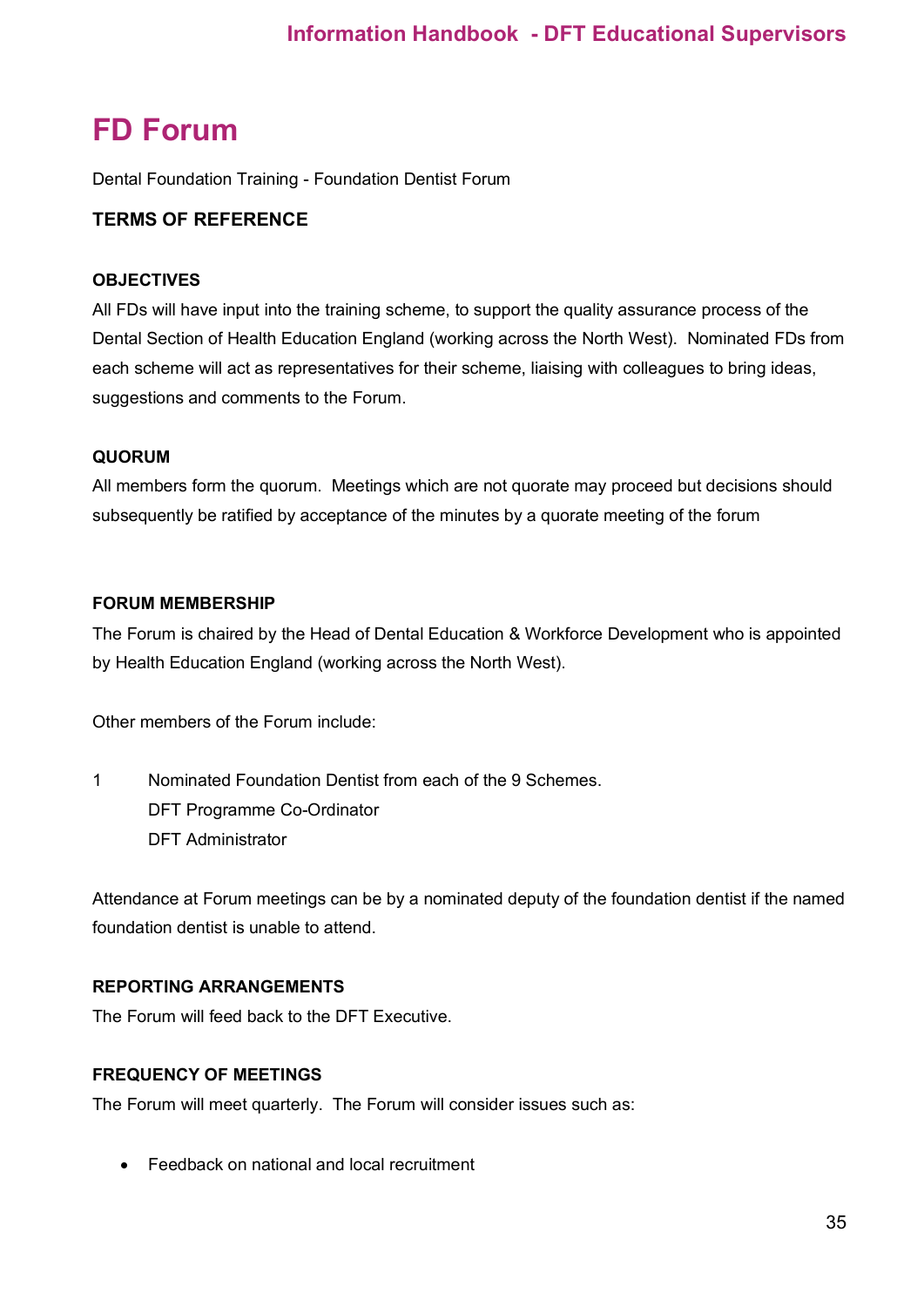- FD input on induction
- Involvement in the planning of study days and PGMCs
- FD input to identify what works well and what does not work well in aspects of training/study days
- Feedback on e-portfolio
- Report from each scheme
- Feedback on Educational Supervisors and their practices
- Work based assessments and tutorials
- Feedback on TPDs

Health Education England (working across the North West) to support scheme representatives for travel expenses to attend DFT FD Forum to ensure that representatives are given time from Educational Supervisor to attend. All Forum members to ensure actions followed up.

Health Education England (working across the North West) to write up minutes for approval, then disseminate to DFT Executive, and Postgraduate Education Centre Administrators.

Liaise with DFT Executive and take forward actions.

Report back to the Forum recommendations/action taken from the DFT Executive.

#### **TERMS OF REFERENCE REVIEW DATES**

The Forum model and terms of reference should be reviewed on an annual basis. The confidentiality of the Forum will be upheld by all members.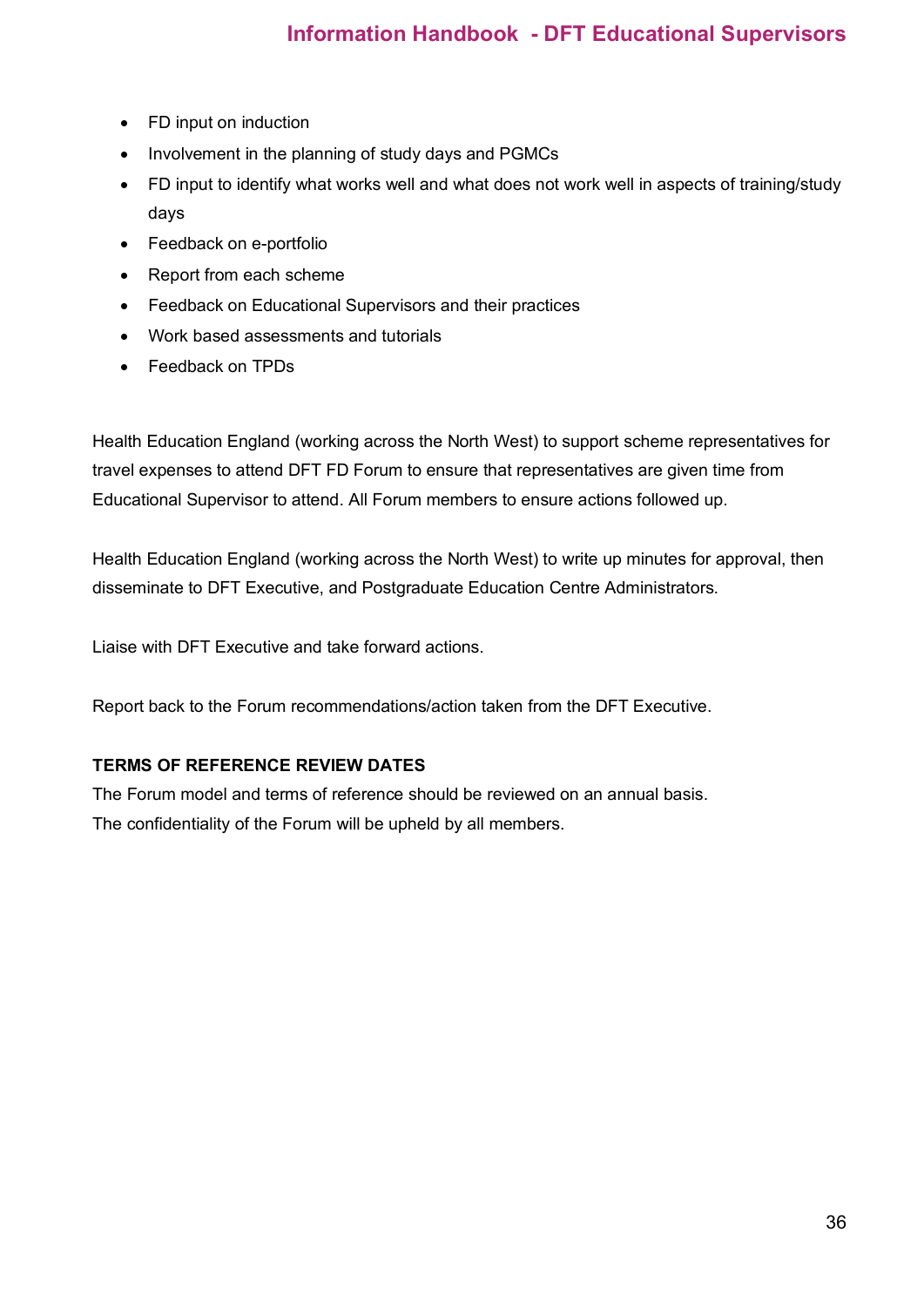## <span id="page-36-0"></span>**Dress codes**

*for postgraduate medical and dental recruitment, training and assessment*

#### **Introduction**

The following guidance outlines some specific issues and recommendations with respect to appropriate dress for clinical settings and examinations for dentists in training. The paper has been discussed and agreed by COGPED, COPDEND and COPMeD (2011).

The guidance relates to dress only but it remains the responsibility of all dentists to ensure that their appearance is compatible with their professional role and does not, in any way, impede the effective delivery of the roles and responsibilities of a dentist; including communication with patients, relatives, carers and other staff.

Conventionally in the UK, formal professional practice between dentist and patients is appropriately marked by a certain formality of dress. It is therefore, legitimate to require trainees to dress in this fashion. This would exclude among others, inappropriately revealing styles, such as low-cut necklines and mini-skirts or clothes that are not clean (clearly clothes made unclean during an emergency/acute event would be an exception to this). In addition, the wearing of dangling jewellery/accessories or hairstyles that could interfere with the physical examination of or interaction with a patient are also regarded as inappropriate.

### **COPMeD Revision 2011**

Guidance is available from NHS Professionals on dress codes and their application throughout the NHS. It highlights that there are legitimate reasons for enforcing a dress code including Health and Safety considerations, practicality, governance and professionalism.

It is recommended that such policies should be reviewed regularly, be consistent, be clear and applied with sensitivity. Consultation with special interest groups by Local Education Providers (LEPs), and persons with specific religious or cultural requirements is recommended where relevant.

None of these factors are inconsistent with a general duty to make reasonable efforts to accommodate needs and preferences arising from religious or cultural factors. An example of this might be a reasonable effort to accommodate to a religious objection to a 'bare below elbows' policy by the provision of special gloves or protectors by a LEP; though any such adjustment must be deemed "feasible" by the LEP. These issues are mainly the concern of the employer of the trainee,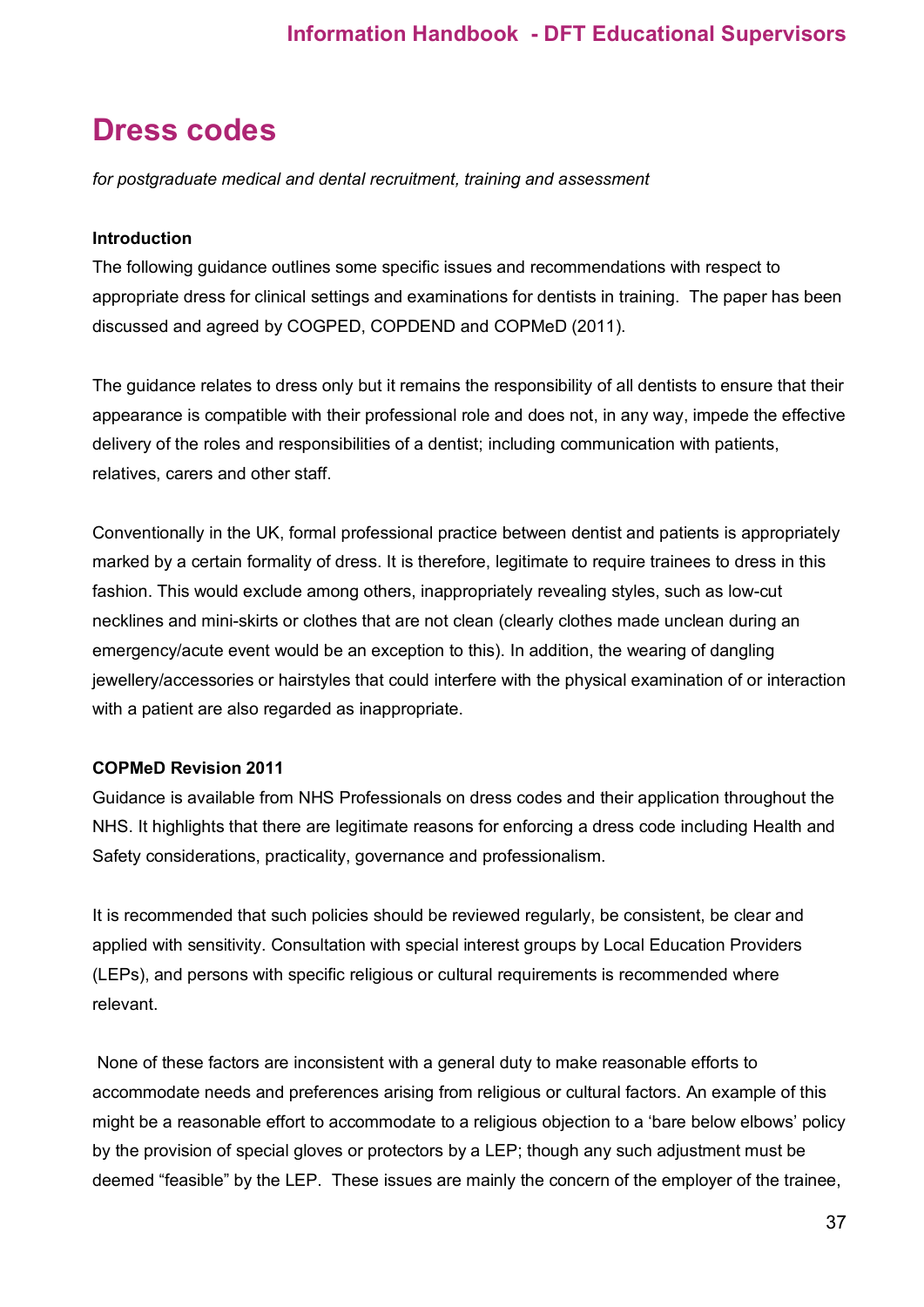rather than the HEE NW [whose role may be as a commissioner, provider of education, or both]. Nonetheless, Deaneries should be mindful of relevant GMC or GDC advice that a dress code may require the removal of any garment that inhibits clinical communication; such as those that cover or obscure the face.

A distinction should be drawn between 'patient facing' professional roles, and activity in an educational context alone. For Deaneries, in the latter case, clinical dress codes may not be held to apply in informal settings, but they will apply, in formal processes such as recruitment to specialty training (including GP), professional, examinations, ARCP panels and other more formal HENW/specialty processes.

Recruitment and selection may involve contact with simulated patients who should be considered and treated as if they were patients, for clinical communication, physical examination and assessment of clinical performance. Irrespective of those additional considerations, recruitment and selection panels will expect the candidate to have their face exposed.

There is some case law on the application of a dress code in a teaching context. A tribunal upheld the right of a local authority to require the removal of a face veil by a teacher as non-discriminatory, given the importance of effective communication, and the consistent application of such a policy. This decision was sustained at appeal [see below]. These issues are clearly part of a larger agenda concerning respect for principles of equality and diversity fully articulated in GMC standards Domain 3, to which PG Deaneries are obliged to conform.

Professional examinations form part of the assessment framework of most GMC approved specialty curricula. In most instances (and where it is not a requirement, this should be expressly stated in guidance for professional examinations), the same dress code will apply for professional examinations as it does for day to day clinical practice/contact with patients; this means that forms of dress should not constrain the candidates ability to demonstrate recognised skills. Forms of dress that cover the face will normally be deemed inappropriate in such examinations.

#### Suggested HEE NW Policies

- Deaneries advise trainees to observe the legitimate dress codes of employing Local Education Providers i.e. in Dental Foundation the employing Practice
- This may include maintaining appropriate standards of appearance, dress and personal hygiene [for example the avoidance of large earrings, inappropriate skin exposure, unstable shoes etc.]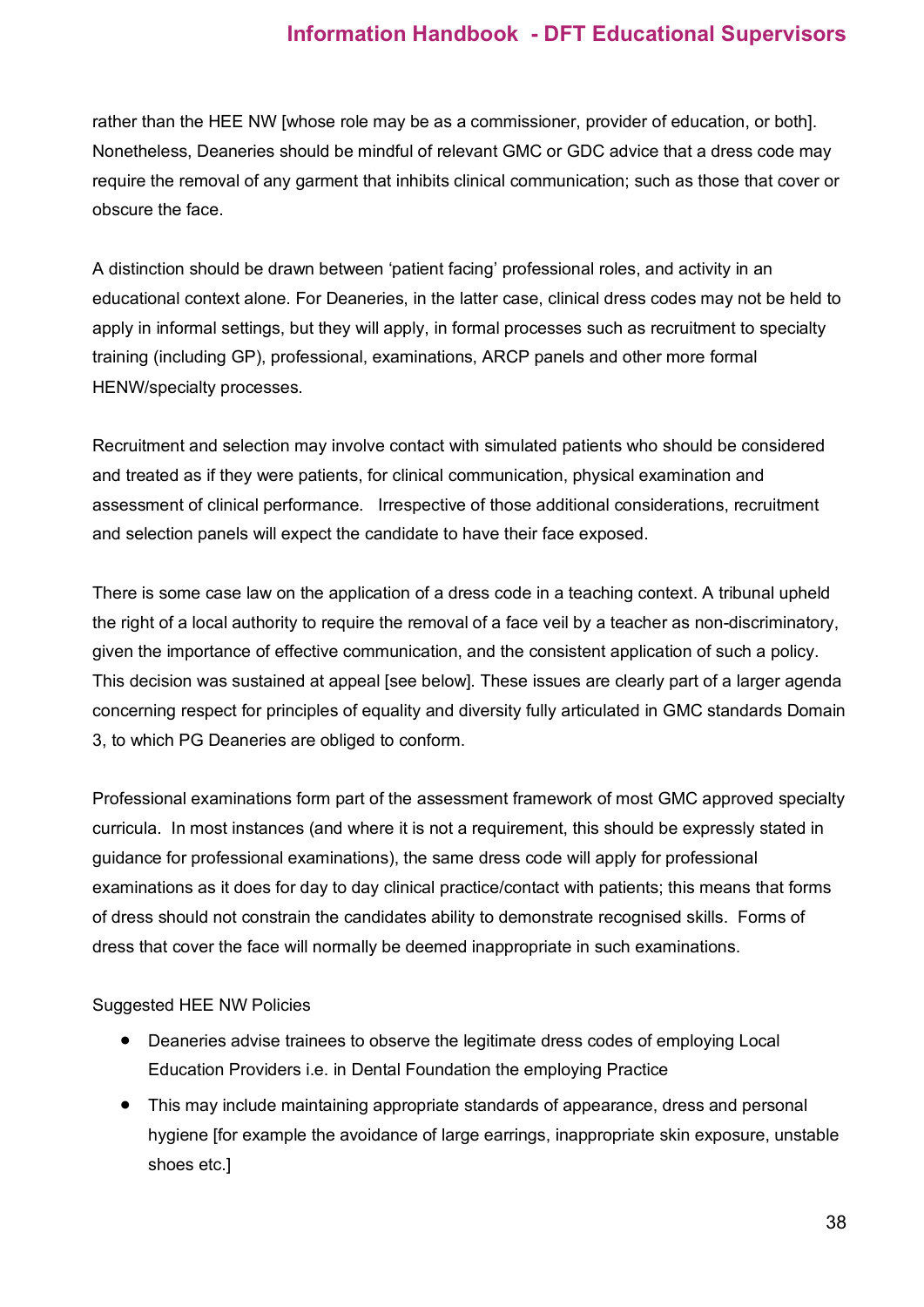- Differentiation between male and female dress codes is legitimate, given application of the criteria listed above
- Garments that may interfere with clinical communication, and its assessment, should be removed at appropriate times.
- Similarly, examiners and those involved in recruitment should require the removal of garments that obscure the face during the exam or recruitment process, and have regard to the maintenance of standards of dress as above.

## *Final Version COPMeD (David Sowden) amended to cover dental training October 2011*